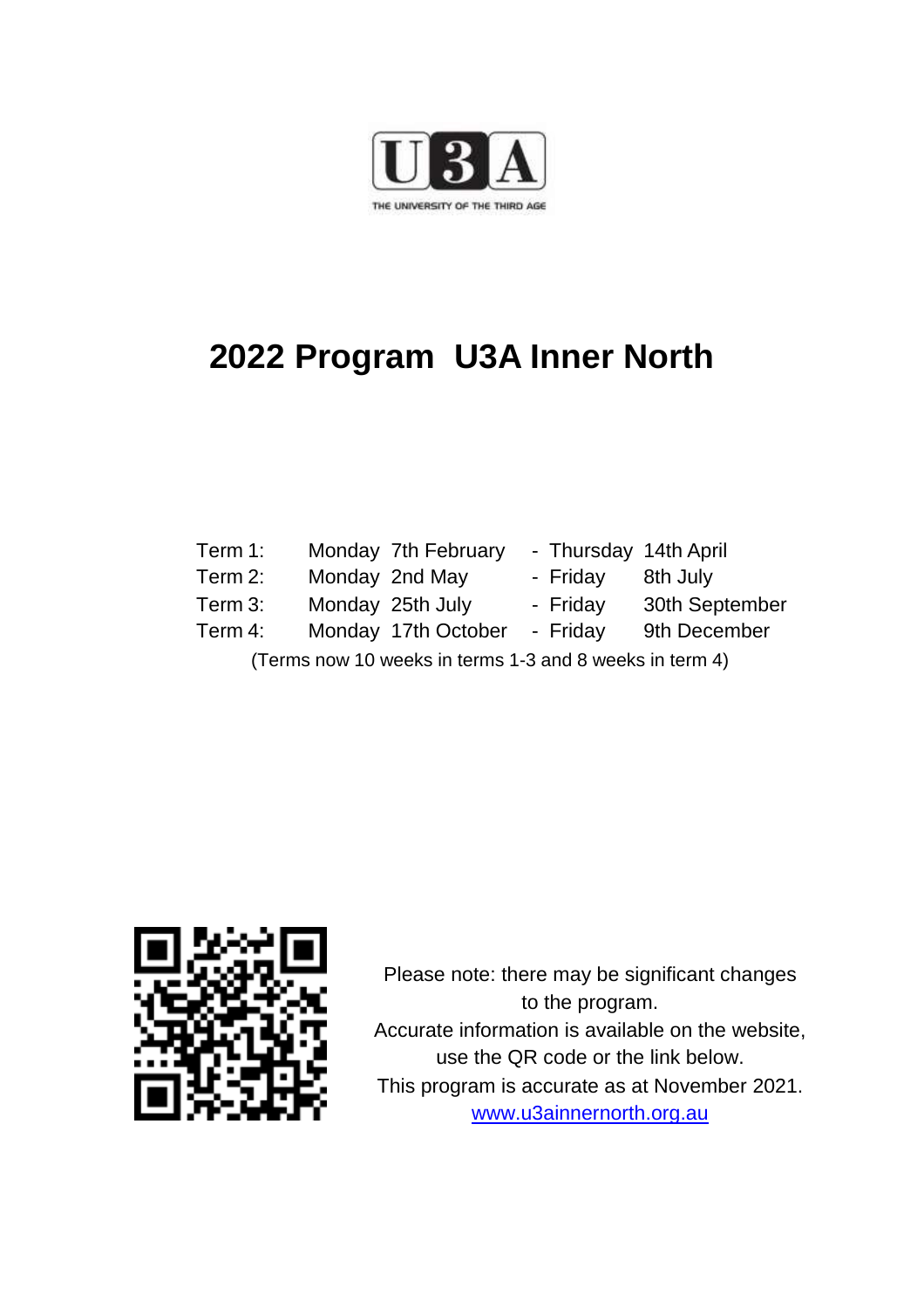# **Index**

## **The Arts**

|              | Terms 1-4  |
|--------------|------------|
| Wednesday am | Terms 1-4  |
| Wednesday am | Terms 1-4  |
| Wednesday pm | Terms 1-4  |
| Thursday pm  | Terms 1-4  |
| Thursday pm  | Terms 1-4  |
| Friday pm    | Terms 1-4  |
|              | Tuesday pm |

### **General Interest**

| Tuesday am   | Term 1    |
|--------------|-----------|
| Tuesday pm   | Terms 1-4 |
| Wednesday pm | Terms 1-4 |
| Thursday am  | Terms 1-4 |
| Thursday am  | Terms 1-4 |
| Thursday pm  | Term 1    |
| Thursday pm  | Term 1    |
| Friday pm    | Terms 1-4 |
| Friday pm    | Terms 1-4 |
|              |           |

### **Games**

| <b>Chess</b>                          | Tuesday pm | Terms 1-4 |
|---------------------------------------|------------|-----------|
| Mah Jong For Beginners                | Tuesday am | Terms 1-4 |
|                                       |            |           |
| Mah Jong for Non Beginners            | Friday am  | Terms 1-4 |
| Canasta                               | Friday pm  | Terms 1-4 |
| On the Tip Of My Tongue: Quiz Session | Friday pm  | Terms 1-4 |

## **Books, Writing**

| <b>Creative Writing Exercise Class</b> | Tuesday am   | Terms 1-4 |
|----------------------------------------|--------------|-----------|
| Murder Mystery Book Group              | Tuesday pm   | Terms 1-4 |
| Men's Interest Book Group              | Wednesday am | Terms 1-4 |
| Wednesday Book Group                   | Wednesday am | Terms 1-4 |
| Friday Book Group                      | Friday am    | Terms 1-4 |
|                                        |              |           |

## **Physical Activity**

| Strolling on Mondays      | Monday am    | Term 1    |
|---------------------------|--------------|-----------|
| Happy Feet Circle Dancing | Tuesday am   | Terms 1-4 |
| Come and Try Croquet      | Tuesday pm   | Term 1    |
| Social Table Tennis       | Wednesday am | Terms 1-4 |
|                           |              |           |

## **Languages**

| French 2                         | Monday am    | Terms 1-4 |
|----------------------------------|--------------|-----------|
| Chinese for Beginners (Mandarin) | Tuesday pm   | Terms 1-4 |
| French 1                         | Wednesday am | Terms 1-4 |
| French 3 (Intermediate)          | Wednesday am | Terms 1&4 |
| Italian for Beginners            | Thursday am  | Terms 1-4 |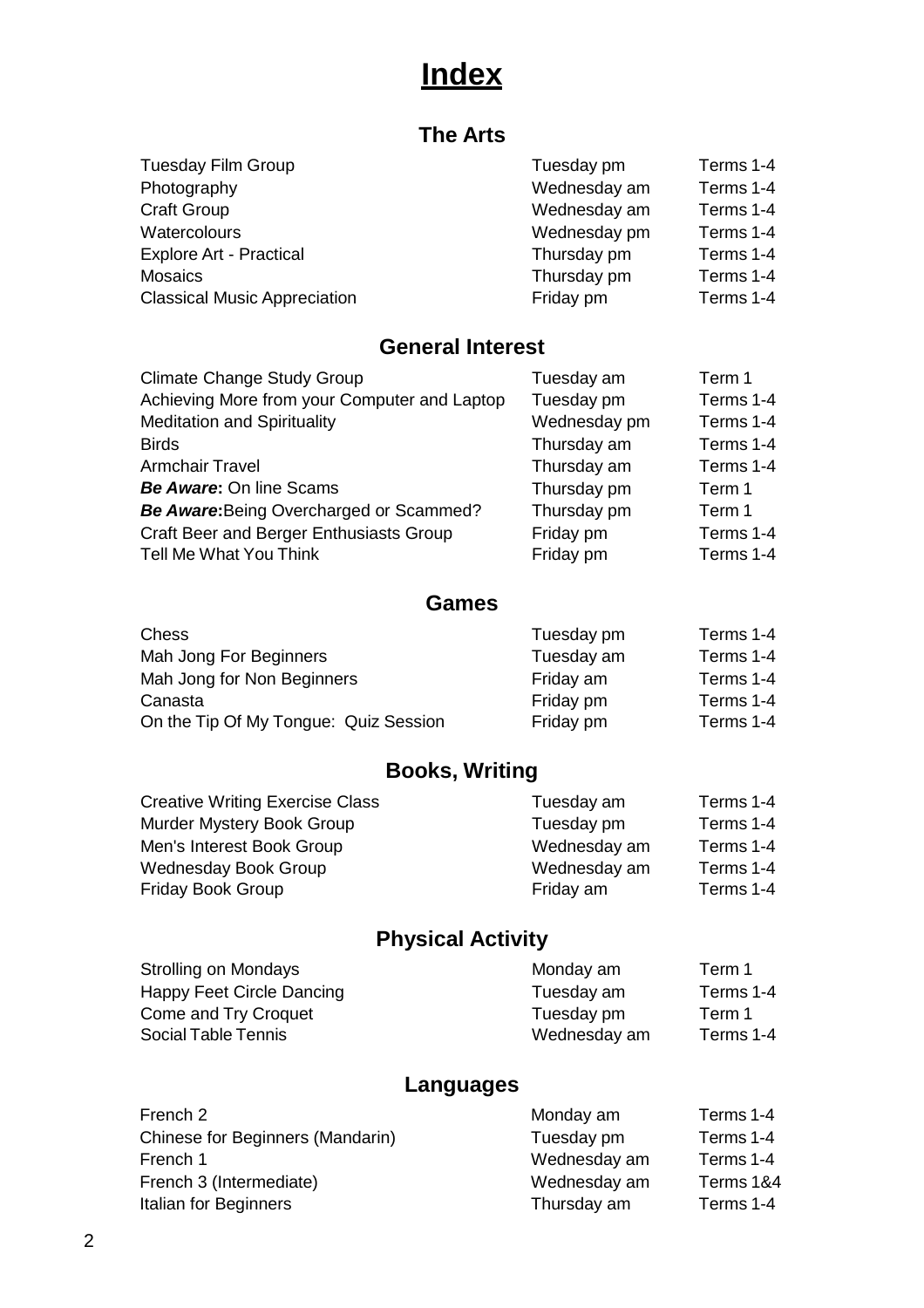# **Index**

## **Guest Speakers**

| Just Where do your Diamonds Come From?         | Tuesday pm | Term 1            |
|------------------------------------------------|------------|-------------------|
| Love your Parklands (3 talks)                  | Tuesday pm | Term 1            |
| Legacy                                         | Tuesday pm | Term 2            |
| Friends of the ABC                             | Tuesday pm | Term <sub>2</sub> |
| <b>Know Yourself</b>                           | Tuesday pm | Term <sub>2</sub> |
| <b>Back in Motion</b>                          | Tuesday pm | Term <sub>3</sub> |
| <b>Ovarian Cancer</b>                          | Tuesday pm | Term <sub>3</sub> |
| Auslan: Working with the Deaf Community        | Tuesday pm | Term <sub>3</sub> |
| An Introduction to Human Research in Australia | Tuesday pm | Term 4            |
| Focus on the Kidneys (2 talks)                 | Tuesday pm | Term 4            |

## **History**

| Australia's Governors-General            | Tuesday am | Term 2    |
|------------------------------------------|------------|-----------|
| <b>Family History Workshops</b>          | Tuesday am | Term 4    |
| <b>Chinese History and Culture</b>       | Tuesday am | Terms 1-4 |
| Become an Historian WW2 On the Homefront | Tuesday pm | Terms 1-4 |

## **South Australian History Talks**

| 1836 and All That - Before the Buffalo      | Tuesday am | Term 3 |
|---------------------------------------------|------------|--------|
| Three Outstanding SA Public Servants        | Tuesday am | Term 3 |
| Sir Charles Todd: More than Telegraph Poles | Tuesday am | Term 3 |

## **History on Thursday**

| Larger than Life Series 2                 | Thursday pm | Term 1    |
|-------------------------------------------|-------------|-----------|
| History of the Olympics                   | Thursday pm | Terms 1-2 |
| The Medieval Icelandic Sagas              | Thursday pm | Term 2    |
| The American Civil War                    | Thursday pm | Term 3    |
| Lunatic Asylums in 19th Century Australia | Thursday pm | Term 4    |

## **Out & About**

| David Roche Foundation                                    | Wednesday  | Term 1            |
|-----------------------------------------------------------|------------|-------------------|
| Port Willunga Excursion Full Day                          | Wednesday  | Term 1            |
| Heritage Walking Tour of Port Adelaide                    | Monday     | Term 1            |
| Bushwalking: Highbury Aqueduct Trail                      | Monday     | Term 2            |
| Bushwalking: Anstey Hill & Crystal Quarry                 | Monday     | Term 2            |
| West Terrace Cemetery Tour (Trailblazing Women) Wednesday |            | Term 2            |
| Tour of Repatriation General Hospital Museum              | Monday     | Term 2            |
| <b>Tour of Parliament House</b>                           | <b>TBC</b> | Term 3            |
| North Road Cemetery Tour                                  | Monday     | Term <sub>3</sub> |
| <b>Tonsley Innovation Precinct Tour</b>                   | <b>TBC</b> | Term <sub>3</sub> |
| Morialta Geological Ramble                                | Monday     | Term 4            |
| North Adelaide Walking Tour                               | Monday     | Term 4            |
| <b>Houghton Cemetery Tour</b>                             | Monday     | Term 4            |
| University of Adelaide Campus Tour                        | Monday     | Term 4            |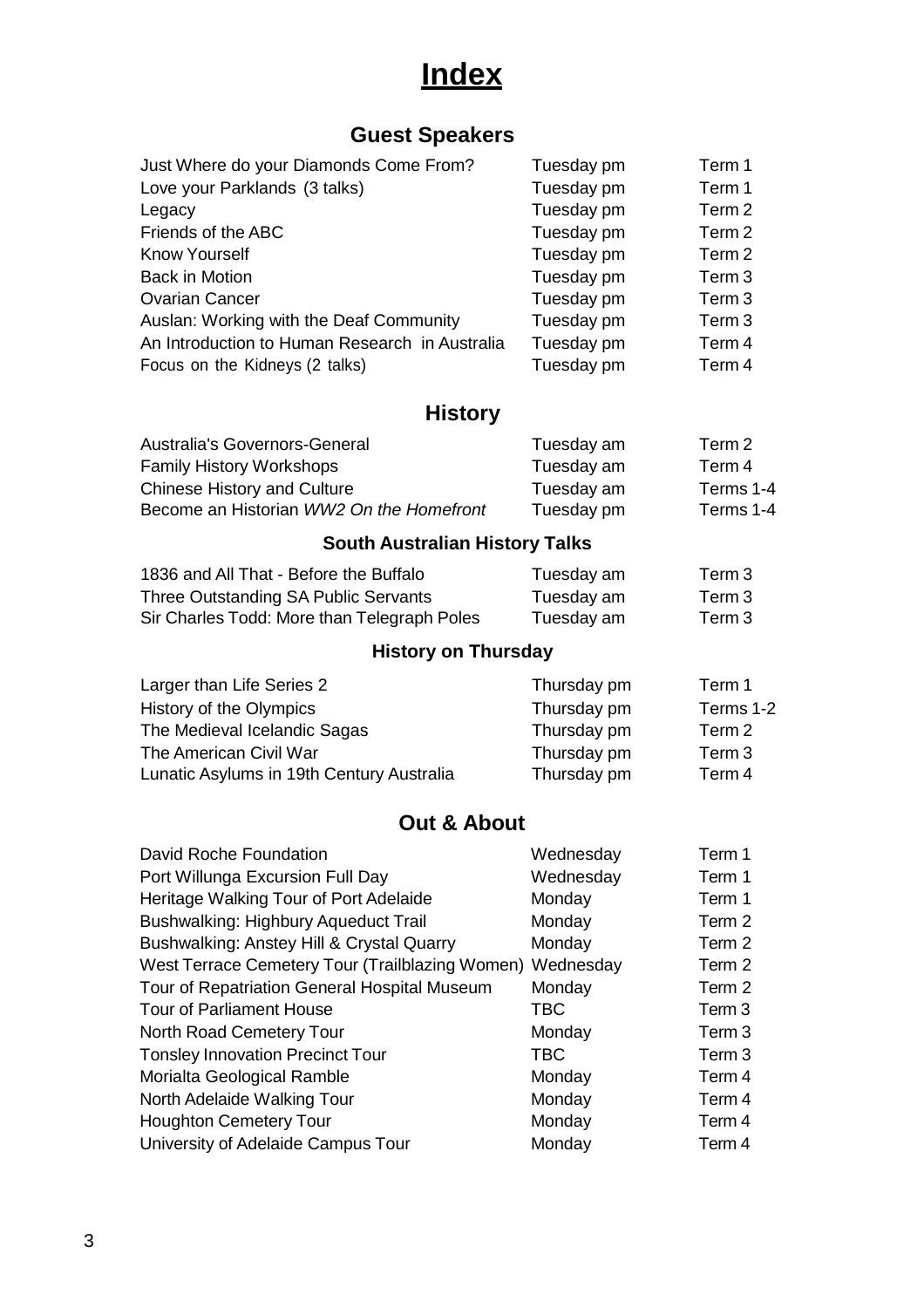### **Strolling on Mondays**

Monday 9.00 -10.00am Weekly Term 1 Start location notified by group leader Max 20

10 x 1hr morning strolls in the Highbury/ Athelstone section of the Linear Park. Program of walks with relevant information and maps will be provided to the registered participants. The walks will be designed to be a loop (start and finish in the same location).

The walks will follow the Linear Park paths and have some uphill and downhill sections. Comfortable footwear is recommended.

Walks will be cancelled if the forecast temperature for the day is 30 degrees or above.

**Group Leader: Iwona Pattison** lives in the neighbourhood and knows a number of nice walks that she is keen to share with others.

## **French 2**

Monday 9:00 -10:30am Weekly Meeting by ZOOM Max 12

A basic knowledge of French is required for this Zoom course in which, over four terms, you will master key phrases and structures, listen to interesting dialogues covering many everyday situations, and practice your speaking and comprehension skills. In addition, there will be both written and oral exercises to do. The textbook we will use is *Learn French the Fast and Fun Way* by Elisabeth Bourquin Leete and Theodore Kendris, Ph.D, which includes an MP3 CD with more than 4 hours of audio for all listening comprehension activities. The book is published by Barron's.

This is a continuing class, but new enrolments will be accepted.

**Tutor: Marie-Antoinette Galletta** has been teaching French at U3A Inner North since 2019 and at U3A Campbelltown since 2013. Before that she worked in a private boys' college for 17 years. Marie has visited France four times and loves travelling and cruising. She is on the Board at U3A Campbelltown, is a member of Inner Wheel NES and is Vice-President of the Arena Community Club.

## **Happy Feet Circle Dancing**

Tuesday 10.00 -11.30am Weekly ECC Hall Max 40

Bring your happy feet along and enjoy the fun, health and well-being benefits of Circle Dancing.

Experience a sense of unity and strengthening of your mind, balance, coordination and flexibility in movement and learn about world culture through music and dance.

Our dances involve easy to learn dance steps such as walking, swaying, step touch, grapevines … to uplifting music from around the world.

We suggest wearing comfortable clothing and suitable shoes and to bring a water bottle. Please bring a \$2 donation each session to cover expenses.

NB: Students must be able to stand and move unaided and be medically capable of participatingin a dance class with gentle to moderately vigorous exercise.

#### **Group Leaders: Lyn Porter and Heather Purcell**.

**Lyn Porter** has been teaching Circle Dancing in Adelaide since 2011 and is part of the world Circle Dancing network. She regularly receives Professional Development within Australia and overseas.

**Heather Purcell** is joining Lyn to co-facilitate Happy Feet Circle Dancing. Heather was introduced to Circle Dancing six years ago, and has a rich history in dance, having learnt ballet until the age of 15 and as an adult has attended folk dancing sessions for 15 years and also learnt salsa dancing.

### **Out and About on Monday**

There are several activities on Monday in the Out and About program, pp18 - 21.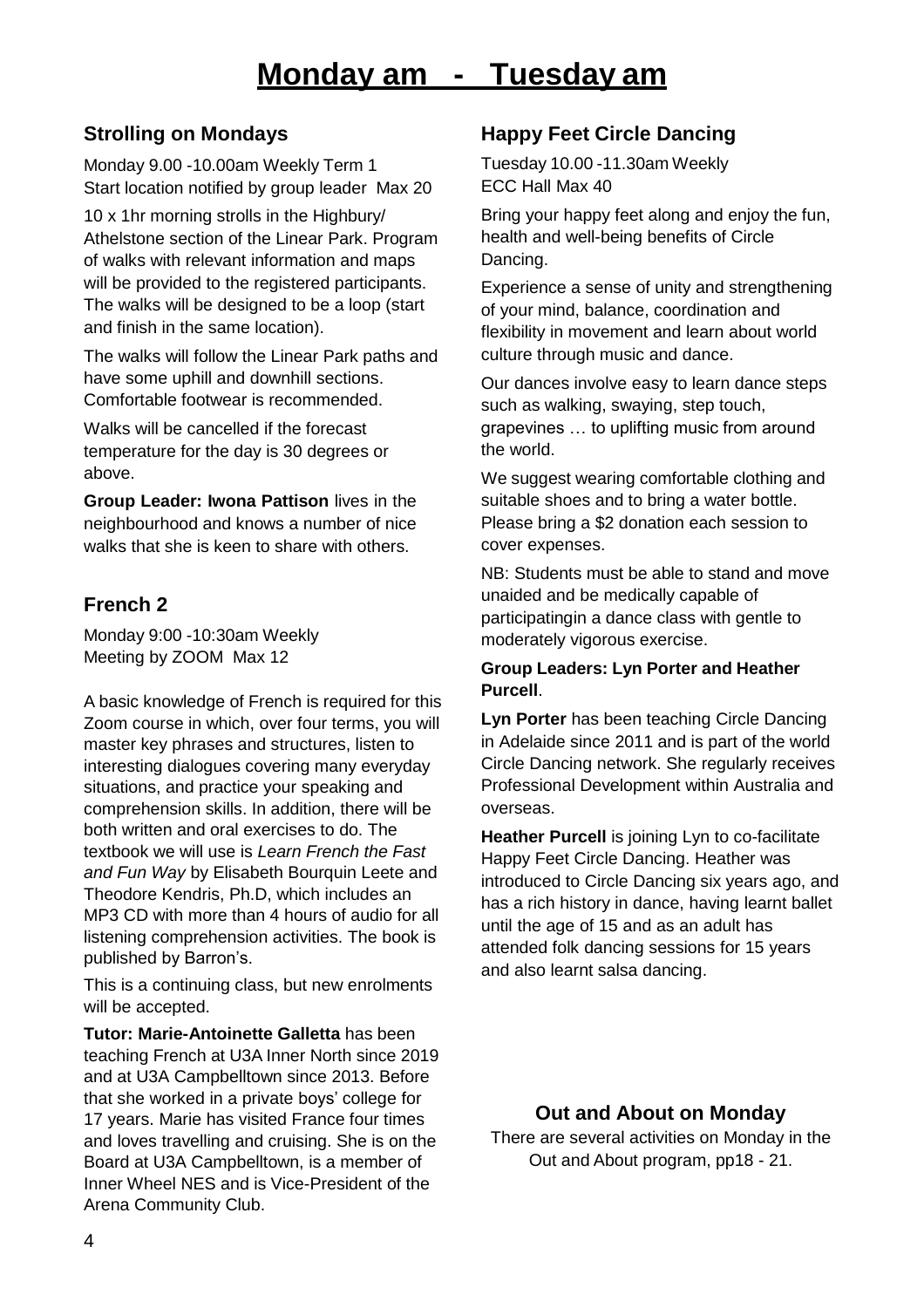## **Creative Writing Exercise Class**

Tuesday 9.30 -11.00am Fortnightly 1st, 3rd Tuesday ECC MR2 Max 10

The class will assist writers to develop their writing skills by practicing various exercises set by the tutor. Writers in any genre including fiction and non-fiction will benefit from this class. The tutor will make exercises available up to two weeks in advance and participants will share their answers with the class. No previous writing experience required.

**Tutor: Dr David Kilner** has been writing for over ten years and has published three novels in the crime fiction genre as well as short stories. He belongs to another writing group and has attended numerous writing courses. He is keen to develop his own skills with the help of others.

## **Climate Change Study Group**

Tuesday 9.30 -11.00am Fortnightly Term 1 2nd and 4th Tuesday ECC MR2 Max 10

In this group we will study climate change in detail, with the aim of making ourselves familiar with this controversial topic. Each session will consist of a short introductory presentation by the tutor, followed by discussion.

No requirements but a willingness to do limited background reading would help. Background reading: Tim Flannery, *The Climate Cure*

**Group Leader: David Kilner** is not a scientist but has a background in political science and policy analysis. He has always been interested in climate change, and wishes to learn more with the help of others. He believes that addressing climate change isn't about science but about politics.

### **Mah Jong for Beginners**

Tuesday 10.00am -12.30pm Weekly ECC MR1 Max 20

Mah Jong is a table game of three to four players and is played with a set of 144 special tiles. The game includes many interesting

features of the old Chinese game but has been adapted to meet the demands of western players. Beginners will be offered an initial four week course of tuition after which they can join the more experienced players in a very relaxed and informal environment. Mah Jong sets are supplied.

Experienced players are welcome to come to this session subject to availability of seats at the tables.

**Tutor: Daniel Turner** will provide basic instructions on how to play the game and assist new players as required. Daniel is an avid player and looks forward to seeing new players become proficient.

### **Chinese History and Culture**

Tuesday 11.15am -12.45pm Fortnightly 2nd and 4th Tuesday Some Outside activities ECC MR2 Max 12

Topics will range from Xi Jinping and the China Dream, to the ancient Chinese dynasties, Chinese festivals, and traditions, revolution, civil war, the Mao era and the reform and opening up period as well as some contemporary issues.

No prior knowledge is needed.

Outside activities will be combined with the Chinese Language class. These could be a visit to the Chinese temple, a Chinese restaurant for lunch, workshop at the Confucius Institute, the Art Gallery of SA and others.

Excursion dates TBC Tuesday 12th April, Monday 6th June, Tuesday 28th June, Monday 1st August, Monday 5th September, Tuesday 27th September, Monday 5th December.

**Group Leaders: Jo Kemp** recently completed a Bachelor of Arts in Chinese language and Asian Studies and has travelled in China many times. **Jude Hennig** has had work experience in China for several years teaching English to Chinese. Both have a keen interest in Chinese language, culture, history and people.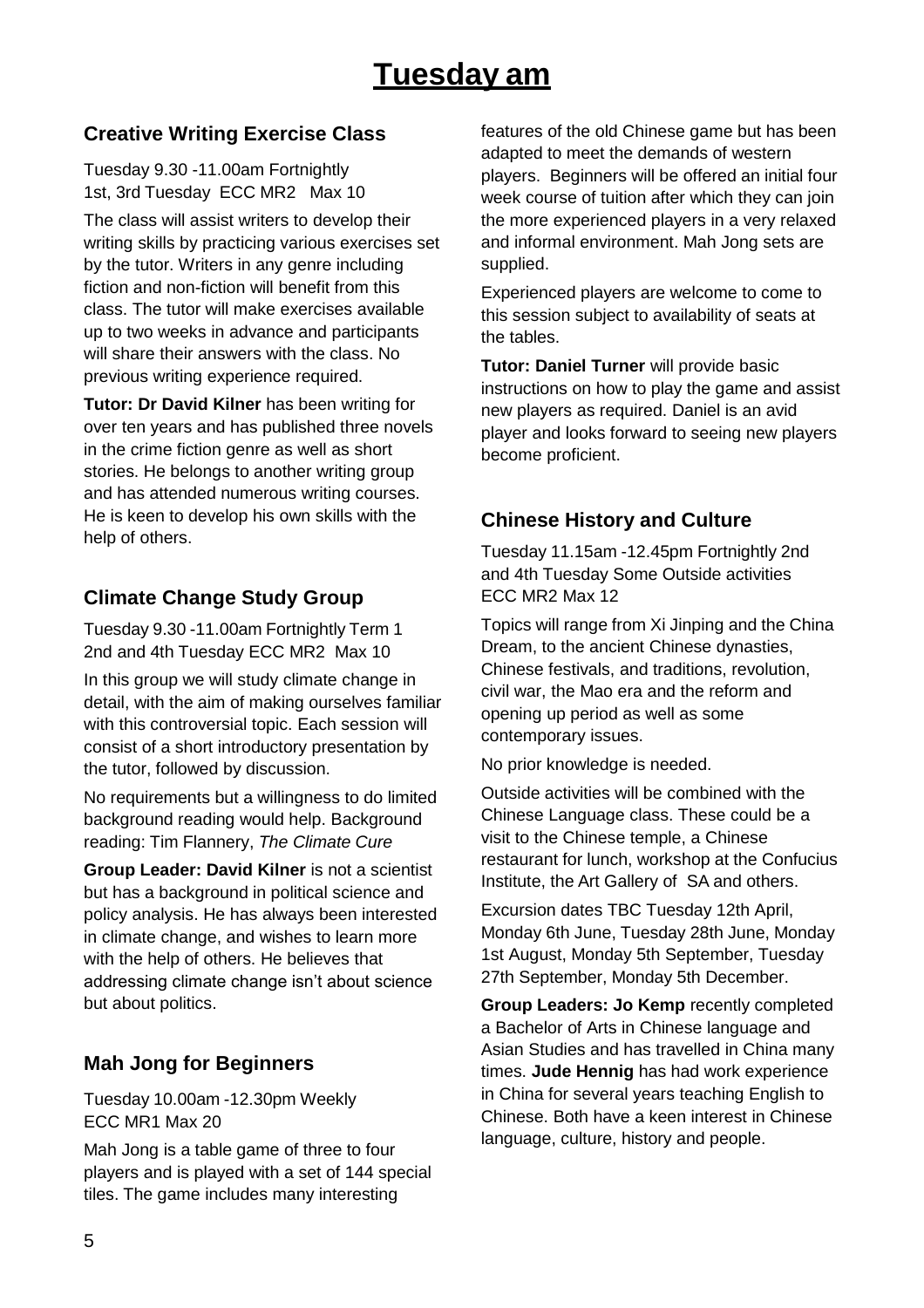# **Tuesday am**

### **Australia's Governors-General**

Tuesday 9.30 -10.30am Four talks in Term 2 10th May, 24th May, 31st May, 14th June ECC MR2

The Governor-General is the head of the executive branch of the federal government, serving as the representative of the Monarch. Since federation Australia has had 26 GGs come and go. Most have been criticised at some time by government ministers. This course will present their personal backgrounds and sometimes profound, but often overlooked influence on Australia's history.

Some of the information for the course will come from the book *Australia's Governors-General* by Brian Carroll

**Tutor: Chris Bunn** Since retirement as a veterinarian Chris has developed an interest in Australian history. Having lived in Canberra for 25 years, where his wife worked at Old Parliament House, he has a special interest in federal politics.

### **Family History Workshops**

Tuesday 9.30 -11.00am Three talks in Term 4 25th October, 8th November, 22nd November, ECC MR2

Aimed at total beginners. Sue's expertise is in UK records, but wherever your ancestors come from, the type of records and the research skills needed are the same. By the end, although you may not have produced a full grown tree, you should at least have a healthy shrub.

**Tutor: Sue Garforth.** After a varied career in the public service and private enterprise, Sue spent the last 15 years of her working life teaching in high schools in Australia and England. She is now happily retired and able to indulge her passion for history by lecturing at U3A**.**

## **South Australian History (3 topics)**

Tuesday 9.30 -11.00 Five talks in Term 3, Enrol in the whole course, and attend individual talks as you prefer. **Group Leader: David Kilner**

### **1836 and All That - Before the Buffalo**

26th July ECC MR2

This talk explores all the activity around South Australia before Hindmarsh arrived in 1836.

**Speaker: David Wilson is passionate about** South Australian History, a member of the Kangaroo Island Pioneers Association and is responsible for its website.

## **Three Outstanding South Australian Public Servants**

9th August, 23rd August, 13th September ECC MR2

In its foundation years South Australia was lucky to have some outstanding public servants. This three session course will look at the life and times of three of them.

**Speaker: David Wald** has been the group leader and presenter of an Australian History course at Tea Tree Gully U3A since 2008. He is a former teacher and teacher librarian with a special interest in South Australian history.

### **Sir Charles Todd: More than Telegraph Poles**

27th September ECC MR2

Most people associate Charles Todd with the building of the overland telegraph from Adelaide to Darwin - but he was far more than that - government astronomer, head of Posts and Telegraphs and Government Meteorologist. He is buried in the North Road Cemetery, Nailsworth.

**Speaker: David Kilner** has long been fascinated by people who seem larger than life and who are often transformational of society. Charles Todd is such a man.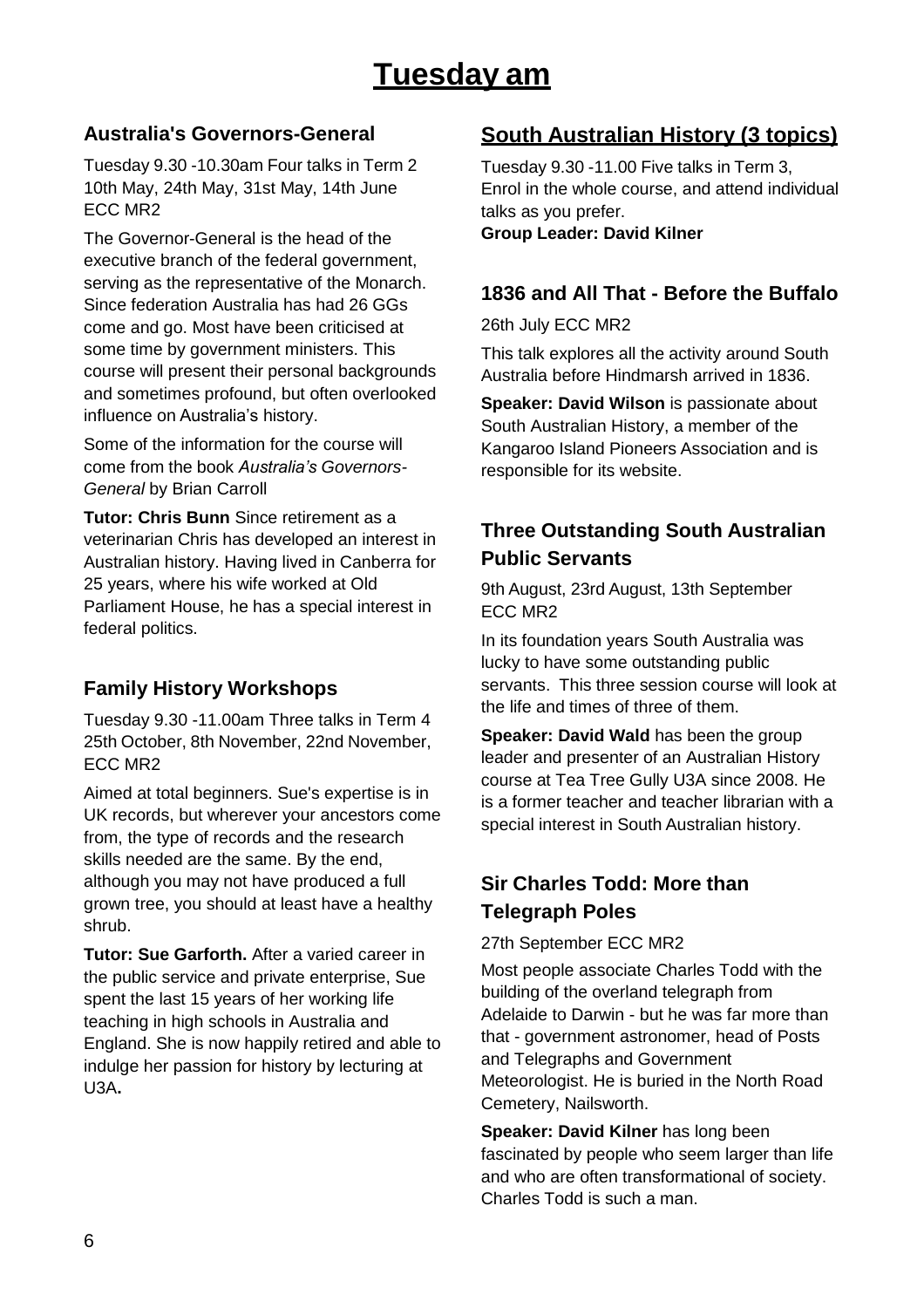### **Become an Historian** *WW2 On the Homefront* **Exhibition**

Tuesday 1.30 -3.00pm Initially 4 weekly sessions in Term 1, then monthly, 1st Tuesday in Terms 1-4 Payinthi, Dingley Dell room Max 6

Choose an aspect of WW2 Australian homefront history to research eg. fashion, food/ recipes, films, transport, military/air raid precautions, rationing, education/schools. Learn basic research skills ie. use of Trove and other online resources; how to access the State Archives. Information sourced will be used to put together the "On the Homefront" exhibition to held at the Air Raid Shelter during 2022.

Participants will need to have their own laptop/ computer or borrow one available at Payinthi (need SA library membership card). Basic computer skills required.

Initially 4 workshops will be held in weeks 1 to 4 of term 1 then the group will meet once a month on the first Tuesday of the month.

**Group Leaders: Neil and Jenny Rossiter** Neil and Jenny are members of the Prospect Local History Group. Neil has spent the past 10 years involved with the restoration of the Prospect Air Raid Shelter. Jenny is a retired librarian/history teacher. Both conduct tours of the shelter for the general public and school groups.

### **Murder Mystery Book Group**

Tuesday 1.00–2.30pm Monthly 1st Tuesday (NB 1st November change to 8th November) ECC MR1 Max 12

An opportunity for enthusiastic readers to come together once a month to discuss a particular murder mystery book. A book list for the year will be provided to members - members to get the nominated monthly book from the Library Network. There are no breaks as the group only meets monthly (in private homes or a café during the term breaks).

**Group Leader: Angy Henn** is an avid murder mystery reader.

### **Chinese for Beginners (Mandarin)**

Tuesday 1.30 -3.00pm Weekly NB No class on 1st Tuesday of the month. Involves some external activities. ECC MR1 Max 8

This is a very gentle introduction to learning Chinese. We will be going at a slow pace and no prior knowledge is required. We will tackle pronunciation of Chinese, basic Chinese sentence construction and conversational language. Recognition of useful characters and writing, just for the fun of it, will be included.

Outside activities will be combined with the Chinese Culture and History class. These could be a visit to the Chinese temple, a Chinese restaurant for lunch, workshop at the Confucius Institute, Art Gallery SA and others.

Excursion dates - see Chinese History and Culture.

Students will be required to purchase the textbook and work book (total cost \$80), these are available from the tutor.

**Tutor: Jo Kemp** is very enthusiastic about this fascinating language and happy to help participants through the basic levels of Chinese. Jo completed a Bachelor of Arts in Chinese language at Adelaide University (2017) and also several intensive language courses, at Shandong University and in Kunming, China.

## **Come and Try Croquet**

Tuesday 1.00 -3.30pm (4 sessions Term 1) 22nd March, 29th March, 5th April, 12th April North Adelaide Croquet Club, Menzies Crescent, Prospect Min 6 Max 10

Participants will learn in small groups, guided by experienced players and coaches. All equipment is supplied. Wear comfortable clothing with flat soled shoes (no heels.) No experience or skills are needed, just a willingness to try and have fun. There is a one off cost of \$10, to be paid directly to the Croquet Club facilitator at the first session.

**Group Leader: Gayle Searle**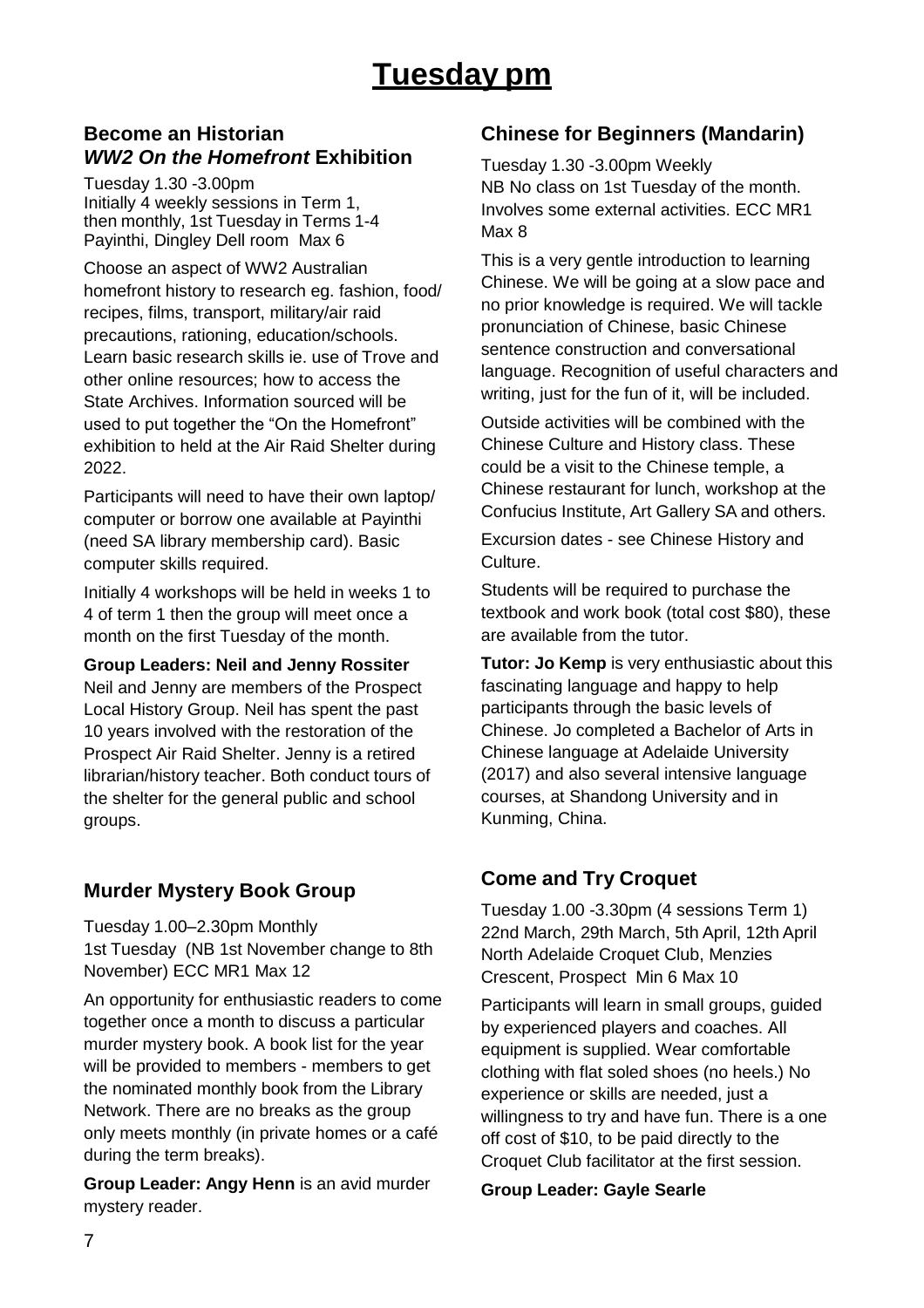## **Achieving More from your Laptop or Computer**

Tuesday 1.00 - 3.00pm ECC MR2 Max 12 All sessions will be "hands-on" using the free local internet access. Sessions are tailored to suit your needs with open group discussions during the sessions. Support is given in a friendly and encouraging environment.

Please enrol in individual sessions.

Classes are aimed at Windows 10, please bring your own laptop. Tablets and smart phones can only be accommodated to a very limited extent.

**Tutor: Arno Attema** has had an interest in technology his whole life. He worked for over 35 years as an electronics and communications professional in the radio and television industry. He has been a volunteer for 53 years with the State Emergency Service as an instructor in communications and IT. After professional retirement he spent five years as a volunteer instructor in the NBN Digital Hub at the Prospect Library, helping others with NBN and IT problems and has been a U3A IT tutor for some 4 years.

### **How to navigate the Internet and Social Media** 8th February

How to safely navigate Social Media on the Internet and still limit the exposure of your personal details. We will also look at "How to stay smart online" explaining current scams / hacks etc. and the ways to protect yourself when on line.

#### **Setting up and customising your email accounts** 8th March

Setting up and customising a Google email account or your ISP account using Chrome, the Google Web browser (ie. Web Mail). You will need to know your email address and password for web access unless your browser has already auto saved the details.

#### **Attaching documents and saving attached files to and from emails** 12th April

Attaching documents or photos to emails and being aware of the size limitations when sending attachments. Then downloading and opening attached files to emails. For example, a Microsoft word - DOCX file or a Portable Document Format - PDF file.

### **Managing Email contact lists**

10th May

Managing your account email contact lists and the use of the very handy "Google Drive" storage area with 15Gb of free (shareable) cloud storage per Gmail account. Google Drive is available for Android smartphones and tablets running Android 4.1 or later, and iPhones and iPads running iOS 8 or later.

### **Customising your video online conferencing program** 14th June

Customising and improving your online conferencing experiences by optimising your camera and improving your audio configuration settings. We will use Zoom conferencing as the live example.

### **Setting up and using the Chrome WEB Browsers** 9th August

Using and setting up the Chrome WEB browsers and verifying personal security settings. Then using the Chrome WEB browser to explore Google, Bing and Wikipedia search option filters to achieve the best search results.

#### **Backing up your files for safe storage** 13th September

Finding and backing up your precious files to an external hard drive for safe storage or archiving before going on holidays.

### **Basic editing of photos and graphics** 8th November

Simple editing of photos and graphics from scanned inputs or camera photos using free editing programs.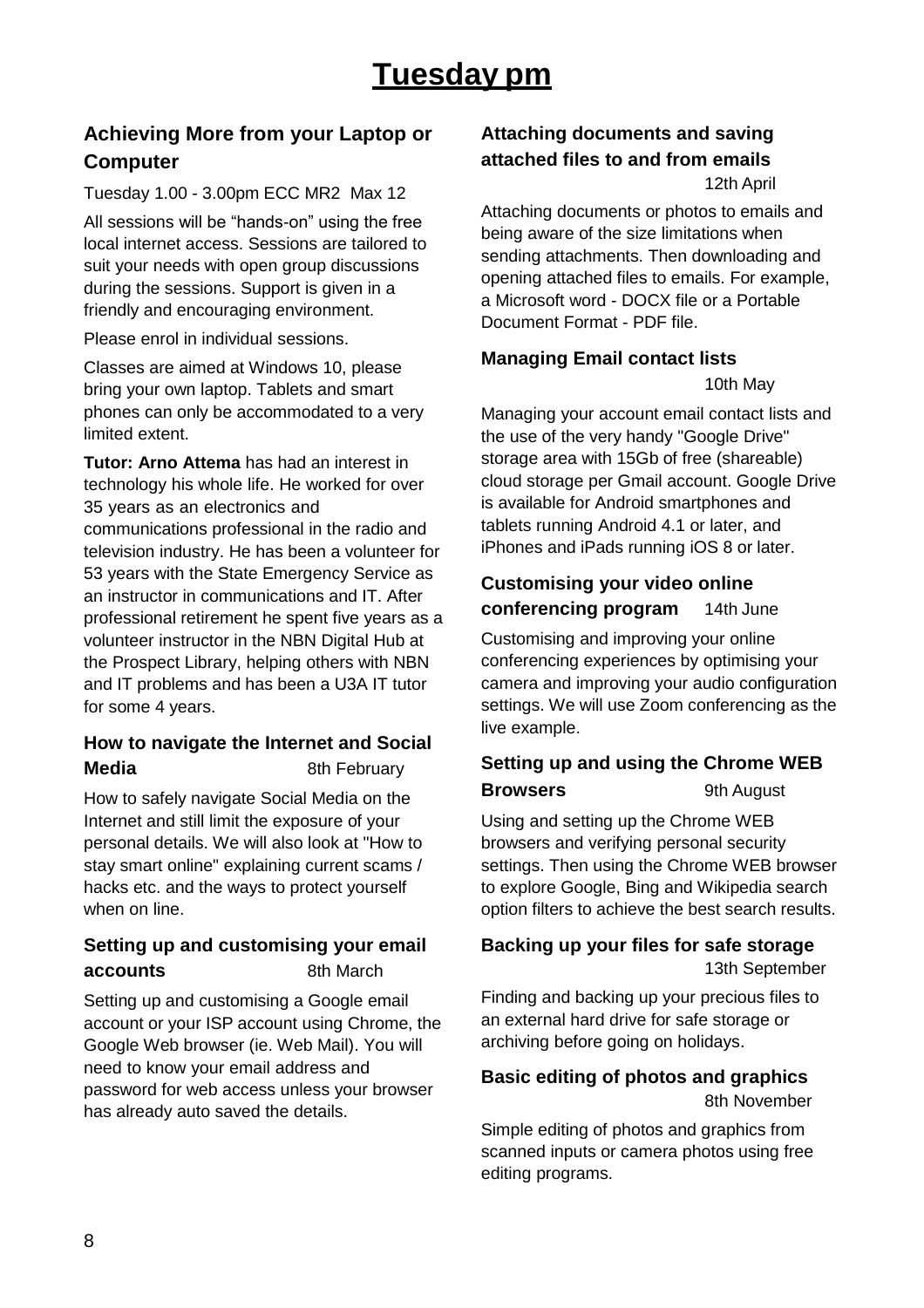# **Tuesday pm**

### **Chess**

Tuesday 2.00 -3.30pm Weekly ECC Creche Max 8

This course is suitable for both beginners and chess players who have forgotten the finer points of this ancient game. Notes will be provided.

**Tutor: Nan van Dissel** is a retired teacher, who taught chess to students as part of the primary school maths course for over 40 years.

## **Tuesday Film Group**

Tuesday afternoon Monthly 1st Tuesday February to December, including term breaks. Palace Nova Cinema, Prospect Rd Max 30

Meet in the Prospect Cinema upstairs foyer. Members will be sent an email a few days prior to indicate which film will be attended that month. If you wish, stay afterwards for a drink and discussion in the cinema foyer.

**Group Leader: Jenny Smith**

# **Guest Speaker Series**

Each Session involves a different speaker and topic, please enrol in individual sessions. Tuesday 1.30 -3.00pm Fortnightly 3rd and 5th Tuesday ECC MR2 **Group Leader: Jill Jolly**

### **Just Where do your Diamonds Come From?**

Tuesday 15th February 1.30 -3.00pm ECC MR2

Diamonds can be grown commercially for industrial use, or occur naturally in some of the most remote places on earth. Each source has a unique story. How they come about, and where we find them is the thrust of this talk. If there is time, I will also cover how we extract diamonds.

**Speaker: Jim Smith** After graduating with an honours degree in Mineral Processing, I joined De Beers at their research establishment in Johannesburg, working on ways to improve diamond extraction and trouble-shooting mine problems. I moved to the Kleinzee Diamond Mine for hands-on experience and later I joined the Bateman group which designed and built diamond processing plants. I worked for the company all around the world for 20 years. My last projects were in Laos.

## **Love Your Park Lands (3 talks)**

Tuesday 1.30 -3.00pm 15th March, 22nd March, 29th March ECC MR2

What is unique about the city of Adelaide? It is surrounded by park lands. There are 32 parks

altogether, and each park has its own story. Learn more about the history of the Adelaide Park Lands in this introductory course.

**Speaker: Dr Sandra Lindemann** is a writer with particular interest in biography and community history. She is Secretary of the Adelaide Park Lands Association.

### **Legacy**

Tuesday 17th May 1.30 -3.00pm ECC MR2

Legacy South Australia and Broken Hill is dedicated to caring for the families of fallen or seriously injured veterans.

Legacy's caring and compassionate service assists around 48,000 widow(er)s, children and dependants with a disability. Legacy is a voluntary organisation supported by veterans, servicemen and women, and volunteers drawn from all walks of life.

**Speaker: Cheryl Williams**

### **Friends of the ABC**

Tuesday 31st May 1.30 -3.00pm ECC MR2

ABC Friends SA/NT has a proud history in South Australia as a community organisation. In her talk, Sue will explain what the organisation does in relationship to the ABC.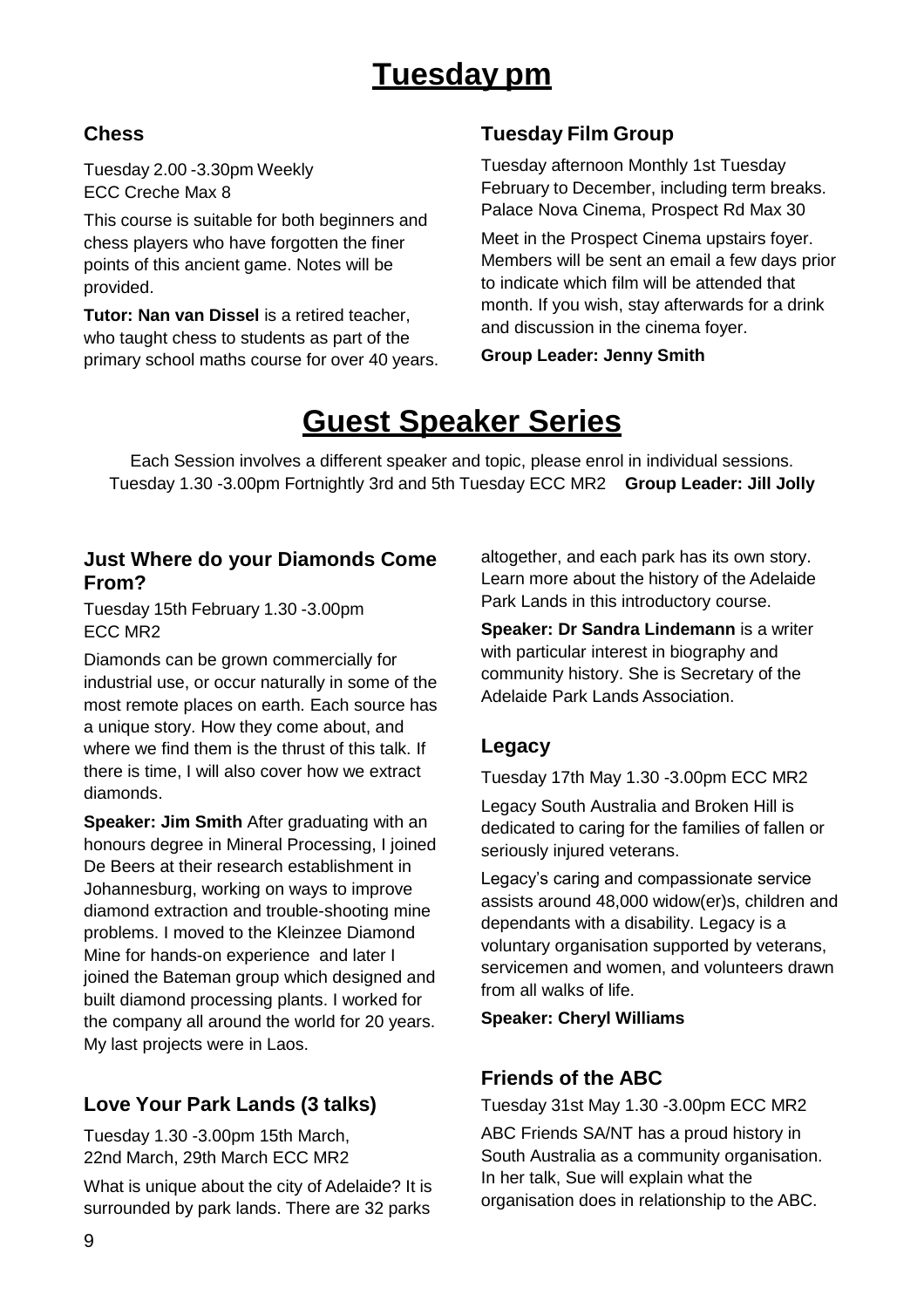## **Guest Speaker Series Continued**

Sue will also describe how the state organisation relates to ABC Friends National and why members value the work ABC Friends does both across states, and nationally.

**Speaker: Sue Pinnock** is President of Friends of the ABC.

### **Know Yourself**

Tuesday 21st June 1.30 -3.00pm ECC MR2

Unravel the mysteries of the mind to help you understand yourself, so you can understand others to improve your relationships, personal and business.

**Speaker: Jo Douglas**, Life coach. Jo is a change coach with a passion for EDISC behavioural profiling.

### **Back in Motion**

Tuesday 16th August 1.30 -3.00pm ECC MR2

This talk is about injury avoidance and management and the importance of posture it isn't just about "sitting up straight".

**Speaker: Max Kavanagh is a Director and** physiotherapist from the Back in Motion Health Group. He's also a contributor to the international best seller "Get yourself back in motion", and is an expert in the fields of fitness, posture and general physical well-being. He has been a UniSA tutor, involved in major conferences and a physio at the Commonwealth Games.

## **Ovarian Cancer**

Tuesday 30th August 1.30 -3.00pm ECC MR2

Learn about the signs, symptoms and treatment of ovarian cancer. OC Challenge is a charity which raises money to support specialist nurses who work with private or public patients diagnosed with ovarian cancer.

**Speaker: Dr Marg Davy** is an Associate Professor of Gynaecological Oncology.

## **Auslan - Working with the Deaf Community**

Tuesday 20th September 1.30 -3.00pm ECC MR2

Learn about Auslan, the language used by the deaf community. Majella will speak about some of her experiences. You will go home with Auslan signs that you can use when communicating with the Deaf.

**Speaker: Majella O'Sullivan** has been involved with the deaf community for over 25 years and is an Auslan interpreter.

## **An Introduction to Human Research in Australia**

Tuesday 18th October 1.30 -3.00pm ECC MR2

The Office for Research reviews 300 research projects each year via the Human Research Ethics Committee and plays a role in the promotion of the importance and value of research and improvement for patient care and clinical outcomes.

This presentation will showcase how hospitals work with the community to develop new care options and foster a culture of enquiry.

Be inspired. Ask questions. See opportunities. Think creatively.

**Speaker: Simon Windsor** is the Manager, of Research Governance and Ethics, Southern Adelaide Local Health Network

## **Focus on the Kidneys (2 talks)**

Tuesday 15th, 29th November 1.30 -3.00pm ECC MR2

**1 Kidneys and you**: Normal function of the kidneys: What is chronic kidney disease: risk factors of kidney disease: How to look after your kidneys: Treatment for kidney disease.

**2 Kidneys and the country**: History of kidney care in Australia: Statistics and costs: Kidney disease in the indigenous community

**Speaker: Linda Christy** worked as a renal nurse for 21 years and since her retirement has been a volunteer for Kidney Health Australia.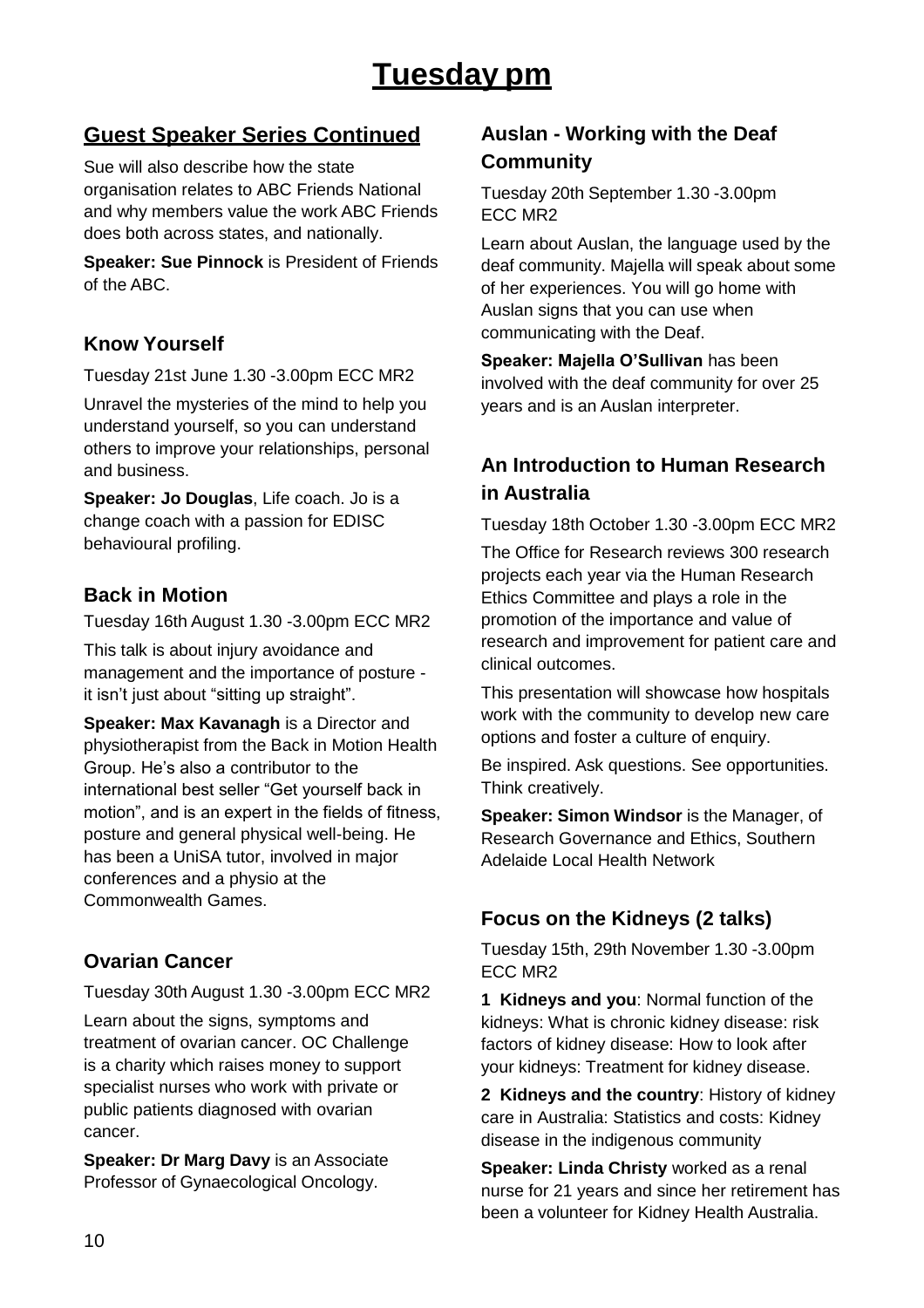# **Wednesday am**

## **Photography**

Wednesday 9.30 -11.00am Fortnightly 2nd 4th Wednesday 2nd Wednesday ECC MR2 4th Wednesday photoshoot, external Max 15

Sessions will include photoshoots, sharing of photos, learning basic compositional skills and the occasional guest speaker. Photoshoots will be at various venues such as Botanic Gardens and based on a theme eg leading lines, textures, colours. This is not a technical course to learn how to operate your camera, rather a get together of like minded enthusiasts. Suitable for beginners.

Participants will need to bring their own camera – any type: point and shoot, phone, DSLR.

**Group Leader: Jenny Rossiter** is an enthusiastic photographer, but very much an amateur, however she enjoys experimenting, being creative and having fun!

## **Craft Group**

Wednesday 9.30 -11.15am Weekly ECC Hall Max 15 NB This course runs for 8 week terms (6 in T4)

Join the craft group and work on your portable crafts, share conversations, skills and ideas with like minded people. Demonstrating your unique gifts can inspire others and bring back some crafts which have been forgotten.

Bring along any type of craft - knitting, crocheting, embroidery, tapestry, cross stitch, macrame, weaving, origami, beading..... whatever your passion is!

**Group Leader: Jude Hennig**

## **Social Table Tennis**

Wednesday 9.30 -11.30am Weekly ECC Stadium Max 16

It's like riding a bike - if you played in your younger days, it will all come back! One and a half hours of social doubles table tennis for fun. No experience needed, beginners are very welcome. Please bring your own bats if you have them, but some are also provided.

**Group Leader: Fiona Wald** played table tennis since she was 10 years old and still plays occasionally, socially and competitively.

### **French 1**

Wednesday 9.30 -11.00am Weekly ECC MR1 Max 12

Would you like to learn the fundamentals of communicating in French? If you studied a little French at school and would like to refresh your memory, this course is for you. Over four terms, we will master key phrases and structures, practice our speaking and comprehension skills, and do both written and oral exercises. To unwind in the last part of the lessons, we will watch a travelogue of beautiful places in France. We will use Eliane Kurbegov's book *Basic French*, which covers basic vocabulary and grammar in bite-sized lessons. The book is published by McGraw Hill.

This is a continuing class, but new enrolments will be accepted.

**Tutor: Marie-Antoinette Galletta** has been teaching French at U3A Inner North since 2019 and at U3A Campbelltown since 2013. Before that, she worked in a private boys' college for 17 years. Marie has visited France four times and loves travelling and cruising She is on the Board at U3A Campbelltown, is a member of Inner Wheel NES and is Vice-President of the Arena Community Club.**.**

## **French 3 (Intermediate)**

Wednesday 11.15am -12.45pm Weekly Starts 16th February Terms 1 & 4 only ECC MR2, Creche, other, contact tutor Max 12

Expand your vocabulary and improve your conversational French by reading and listening to selected texts and conversing in French in a small group context. Learn about France, its history, culture and traditions. Participants will need need to bring a pen and paper and purchase a text book – details will be advised. Participants must have four or more years of high school French or similar experience and knowledge of basic French grammar.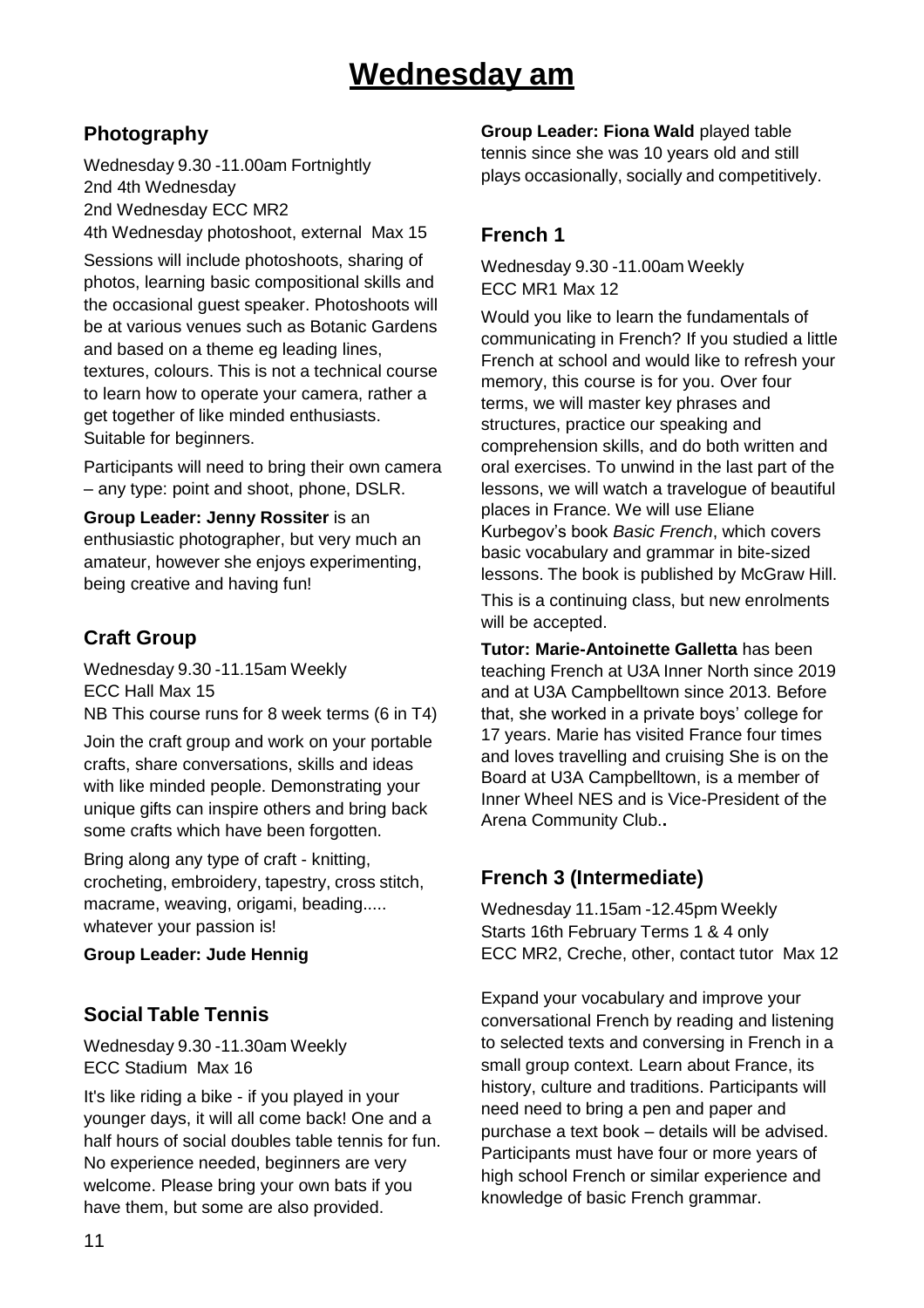# **Wednesday am - pm**

New participants may enrol throughout the year on tutors' approval.

**Tutors: Simon Degeling and Elisabeth Kerby-Eaton**, have between them more than 50 years experience of speaking, teaching and using the French language in their professional lives.

### **Men's Interest Book Group**

Wednesday 11.15am -1.15pm Monthly 1st Wednesday ECC MR1 Max 12

Men and women welcome!

Many books discussed by the group are nonfiction covering a wide range including biographies, science, history and social commentary. We also include works of fiction but not romantic novels. For next year the group has chosen a broad range of topics including fiction, science, history and autobiographies. Some books are obtained through the Burnside library. The group meets monthly from February to December.

**Group Leader: Chris Bunn** reads many books and likes to discuss with others what he has read.

### **Wednesday Book Group**

Wednesday 11.15am -1.15pm Monthly 3rd Wednesday ECC MR1 Max 12

Come and join a fun group of avid readers, who read and discuss one book a month. Book groups expose the participants to a wide range of book styles and genres and lead to interesting discussions of themes, characters, writing styles and plots. The group uses a variety of novels, some sourced through the Library Book Group sets, but some obtained privately through the library system. This group meets monthly from February to November and members take turns choosing books.

**Group Leader: Karen Tierney**, avid reader and book group enthusiast.

#### **Watercolours**

Wednesday Weekly 1.00 -3.00pm ECC MR2 Max 9

This course is intended for those who have some experience using water colours but would like to expand their skills. It does not matter what level of experience you have - just come along and join us as we explore new ideas and have some fun together. Participants should bring their own materials and some images to work from.

Materials required: paper, paints, GladWrap, sea sponge, small piece of white candle, paper towels, spray bottle, masking tape, masking fluid, cheap small brushes, small cake of soap, small saucer, two water containers, pencils and kneadable eraser. Cost of consumables/ handouts: \$2.50 per week paid direct to tutor.

**Tutor: Vonney Karpinski** completed her Arts Degree in the 1980s. She enjoys painting all topics as well as life drawing and portraits and works in all mediums. She has taught art to primary age students and adults. Since retiring from running her own business, she now enjoys her "me time" in her own art studio and offers personalised tutoring.

## **Meditation and Spirituality**

Wednesday 1.30 -3.00pm Weekly ECC MR1 Max 12

Each session consists of at least two guided meditations and an opportunity to discuss and learn about various cultural and spiritual practices.

**Group Leader: Jack Piesiewicz** is a retired high school teacher who has been involved with a number of meditation groups. He has also written and published a number of books dealing with many aspects of spirituality.

## **Out and About Activities on Wednesday**

There are several activities on Wednesday in the Out and About program, pp18-21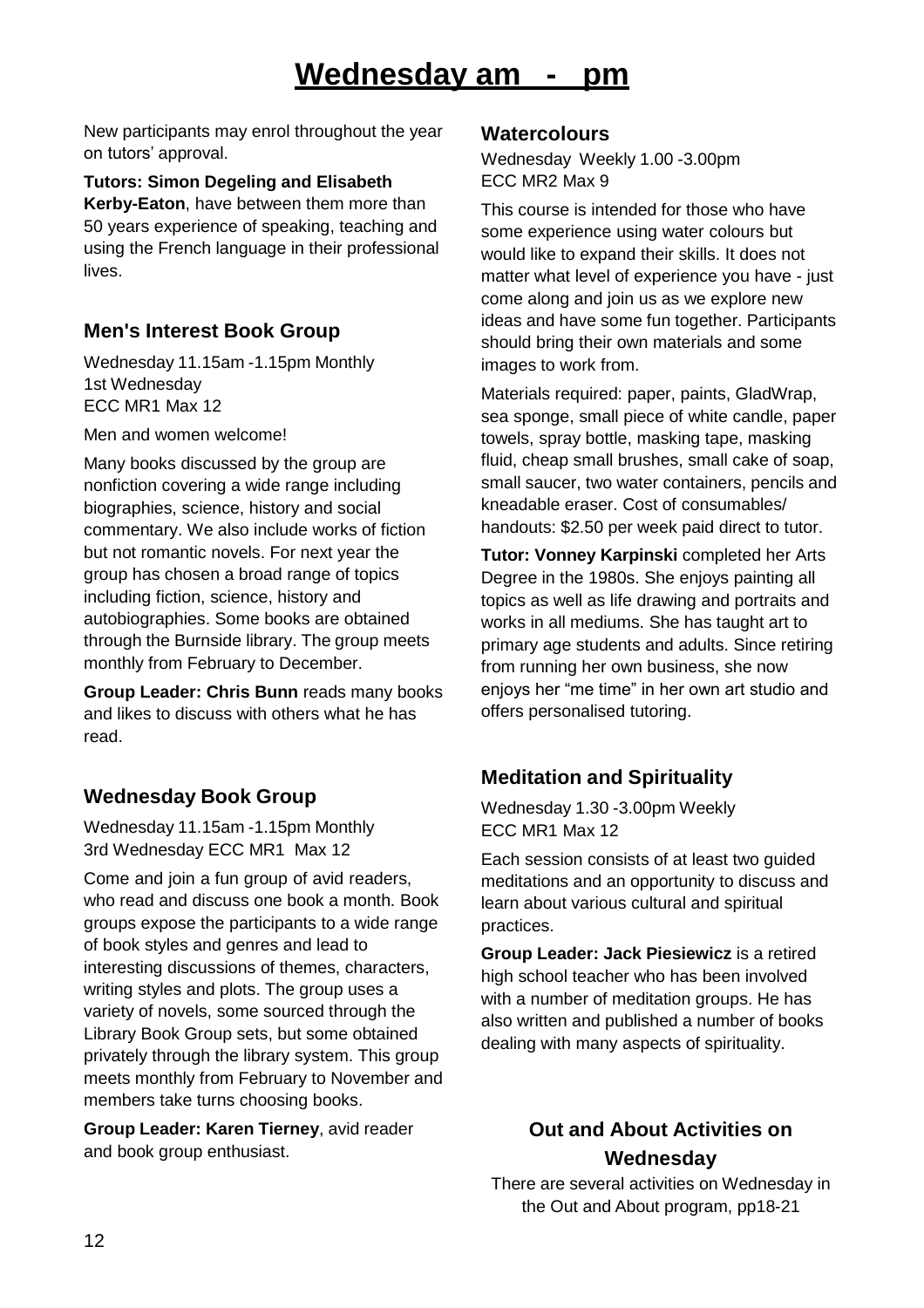# **Thursday am**

### **Armchair Travel**

Thursday 9.30-11.00am Fortnightly 1st and 3rd Thursday ECC MR1

Each session consists of a presentation by a speaker about a particular destination, with an opportunity for questions and discussion.

You can attend as many or as few sessions as you like. It is a very relaxed forum.

We are always seeking more presenters. The topic can be local travel within South Australia, interstate or international. Simply share your experiences and story with us. The presentation can take any format and it does not need to be long as we could fit several short topics into a session. Group members can assist in the preparation and presentation.

Please note that the program is subject to change so check the website for up-to-date information.

#### **Group Leaders: Rodney Gracey and Pauline Kemp**

We hope you will enjoy the program we have prepared.

**English Heritage**

17th February: Pauline Kemp

**India** 3rd March: Maurice Clark

#### **Bohemian Rhapsody**

**(Prague and Cesky Krumlov)**

17th March: Pauline Kemp

**Namibia** 7th April: Dale Wache

**Morocco** 5th May: Suzanne Arbon

**Living and Travelling on a Canal Boat in France** 19th May: Susan Huggins

**The Kimberleys** 2nd June: Yvonne Whitmore

**African Safaris and Kilimanjaro** 16th June: Chris Jordison

**Croatia/Slovenia** 7th July: Rodney Gracey

#### **China**

4th August: Maurice Clark

**China: Another view** 18th August: Jo Kemp

**A Tale of Two Cities (Warsaw and Krakow)** 1st September: Pauline Kemp

**Backpacking in 1978 India, Nepal. Pakistan, Afghanistan** 15th September: David Wilson

## **COVID Travels Around Queensland 2021**

20th October: Karen Tierney

**The Flinders Ranges** 3rd November: Pauline Kemp

#### **Vietnam**

17th November: Rodney Gracey

1st December: Topic and Speaker to be advised.

### **Italian for Beginners**

Thursday 11.00 -12.30pm Weekly ECC MR2 Max 15

A simple course designed for you to learn the basics of Italian at a slow relaxed pace over the course of four terms. The textbook *Italian for Beginners* by Angela Wilkes, published by Usborne is recommended. It comes with an audio CD and is internet-linked. In addition, handouts will be emailed regularly. There are no exams to stress over. Simply learn to read and speak Italian as you build up your vocabulary. Then end each lesson with a visit to a beautiful spot in Italy.

This is a continuing class, but new enrolments will be accepted.

**Tutor: Marie-Antoinette Galletta** is of Italian descent and has visited Italy numerous times. In 2021 Marie began teaching Italian at U3A Inner North and has run Italian classes at U3A Campbelltown since 2014. Before that she worked in a private boys' college for 17 years. She is on the Board at U3A Campbelltown, is a member of Inner Wheel NES and is Vice-President of the Arena Community Club.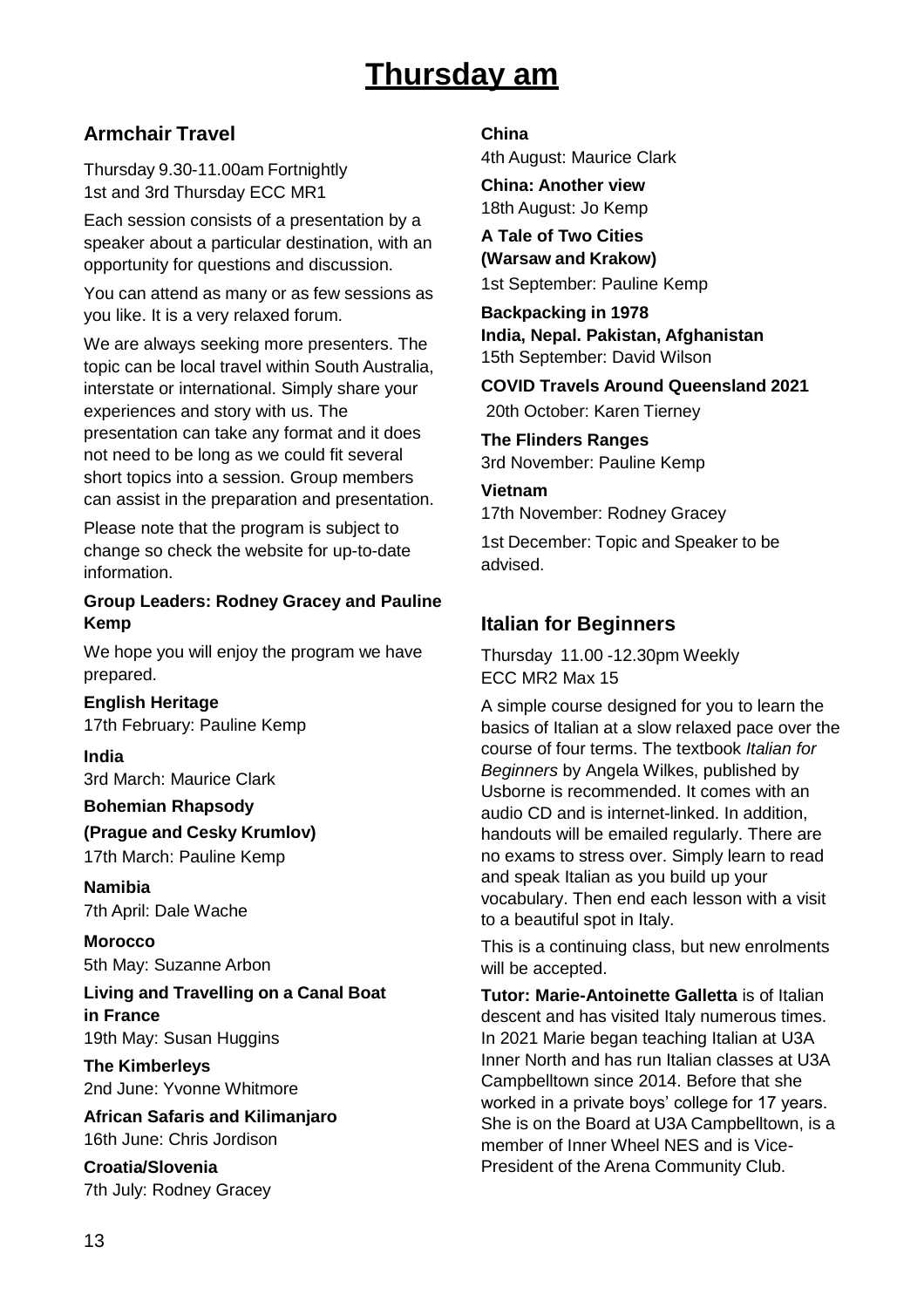# **Thursday am - pm**

### **Birds**

Thursday 9.30 -11.00am Fortnightly 2nd, 4th & 5th Thursday **Lectures** 2nd and 5th Thursday ECC MR1 **Field Trips** 4th Thursday

All are welcome to join our fledgling bird group. The course leader is Pauline Kemp, an enthusiastic but totally amateur birdwatcher, ably assisted by retired veterinarian Chris Bunn, avid birder Maree Merchant and Anna Lester from Friends of the Adelaide Botanic Garden.

Field trips will be led by Pauline Kemp and Maree Merchant. We usually meet for field trips at ECC at 8.30. As we will sometimes be travelling away from the city to see a broader range of birds, these trips could take all morning. We have 4 pairs of binoculars which can be borrowed, so don't worry if the only ones you have belonged to your grandfather…

**Field Trips:** 24th February, 24th March, 26th May, 23rd June, 28th July, 25th August, 22nd September, 27th October, 24th November

Exact program subject to change, attend as many or as few sessions as you like.

**Feeding & Breeding** 10th February: Pauline Kemp

**Birds of the Adelaide Botanic Gardens with a Focus on Bird Photography** 10th March: Anna Lester

**Forty Special Bird**s 31st March: Pauline Kemp

**From Egg to Egg** 14th April: Chris Bunn

**Migration & Navigation** 12th May: Chris Bunn

**Birds and People** 9th June: Chris Bunn

**Shorebirds of the Adelaide International Bird Sanctuary** 30th June: Maree Merchant

**It's Complicated…Looking at Waterbirds** 11th August: Pauline Kemp

**Birds that go Quack** 8th September: Pauline Kemp **Birds that Squawk** 29th September: Pauline Kemp

**Bush Birds 1** 10th November: Pauline Kemp

**Bush Birds 2** 8th December: Pauline Kemp

### **Explore Art - Practical**

Thursday 1.00 -3.00pm Weekly ECC MR2 Max 12 NB This course runs for 8 week terms (6 in T4)

This course is for people who want to make art and improve their skills. Bring along a project and Anneke can help guide you to a successful outcome. There is also a structured course for those wanting to learn or refresh their drawing.

Participants are required to bring their own materials. Beginners need an A3 sketchbook, 2B, 4B pencils and eraser.

**Tutor: Anneke Hoffman** is a retired secondary art teacher of 40 years who is also a practising artist with skills in a wide range of media.

### **Mosaics**

Thursday 1.00 -3.00pm Weekly ECC MR2 Max 12 NB This course runs for 8 week terms (6 in T4)

Learn basic mosaic techniques. First project decorate a garden pot (\$5.00 material cost, paid direct to the group leader). After that, you will be given ideas for your own project, including types of resources available and where to purchase suitable materials. Teresa will guide you and teach you tricks and tips that she has learnt over the years. You will enjoy good company in a relaxed and fun environment.

**Group Leader: Teresa Pizzino** has been a mosaic artist for over 10 years and is the group leader of Cracked Pot Mosaics, a local community group.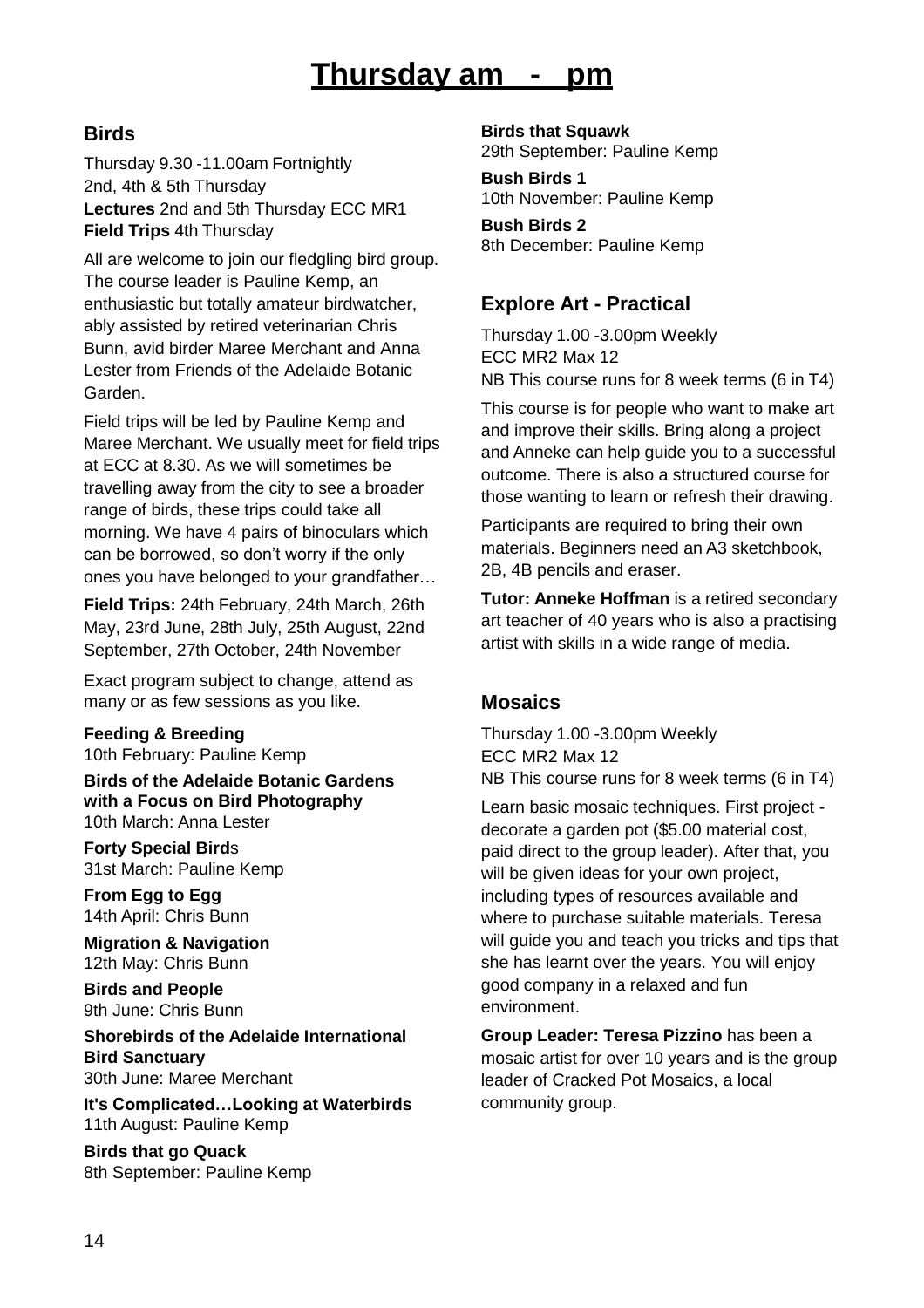## **History on Thursday (5 Topics)**

Thursday 1.30 -3.00pm 5 topics, with 3-5 talks in each. Enrol in individual topics. ECC MR1

### **Larger Than Life series 2**

Thursday 1.30 -3.00pm 3 talks in Term 1 17th February, 3rd March, 17th March ECC MR1

Another three talks looking at people who have had an impact on history, and whose names are known around the world. They are Elizabeth I, Napoleon and Gandhi.

**Tutor: Sue Garforth**. After a varied career in the public service and private enterprise, Sue spent the last 15 years of her working life teaching in high schools in Australia and England. She is now happily retired and able to indulge her passion for history by lecturing at U3A.

### **History of the Olympics**

Thursday 1.30 -3.00pm 4 talks in Terms 1 & 2 31st March, 7th April, 5th May, 19th May ECC MR1

More than just a sport. The games, reflecting customs and standards of their times have produced colourful heroes and villains in all eras. So we look at scandals, corruption, inspiration and integrity. The Games for better or for worse are part and parcel of our world.

#### **Tutor: Sue Garforth**.

### **The Medieval Icelandic Sagas**.

Thursday 1.30 -3.00pm 4 talks in Term 2 2nd June, 16th June, 30th June, 7th July ECC MR1

This course provides a historical and geographical setting for three of the major sagas, Eyrbyggja Saga, Njal's saga and Grettis Saga, and explores the key themes of Landscape, Women in the Sagas, and the forging of national identity.

**Tutor: Andrew Crowther** is a retired Associate Professor. Andrew's PhD is in contemporary

history and he has researched and published in a wide range of subjects and topics.

## **The American Civil War: Causes, Complications and Implications**

Thursday 1.30 -3.00pm 5 talks in Term 3 4th, 18th August, 1st, 15th, 29th September ECC MR1

This course will introduce you to the most pivotal era in American history. The topics will examine the causes of war, the road to secession, the conduct of the Civil War, the coming of emancipation and how the Civil War spurred rapid improvements in warships and weapons as well as advances in communications and medicine.

**Tutor: Dale Wache** is a retired academic whose training was in the social sciences and has contributed to her being a passionate history explorer. Her academic career focussed on enhancing the quality of teaching, learning, assessment and evaluation in face-to-face and online environments in higher education. Dale is a social media tragic and FaceBook is her main addiction!

## **Lunatic Asylums in Nineteenth Century Australia.**

Thursday 1.30 -3.00pm 4 talks in Term 4 20th October, 3rd November, 17th November, 1st December ECC MR1

This course explores the background to the establishment of lunatic asylums, focusing especially on those in South Australia and rural Victoria. Aspects of architecture, treatment philosophy and care are examined. The course concludes with an analysis of why the asylum system was ultimately seen as a failure.

#### **Tutor: Andrew Crowther**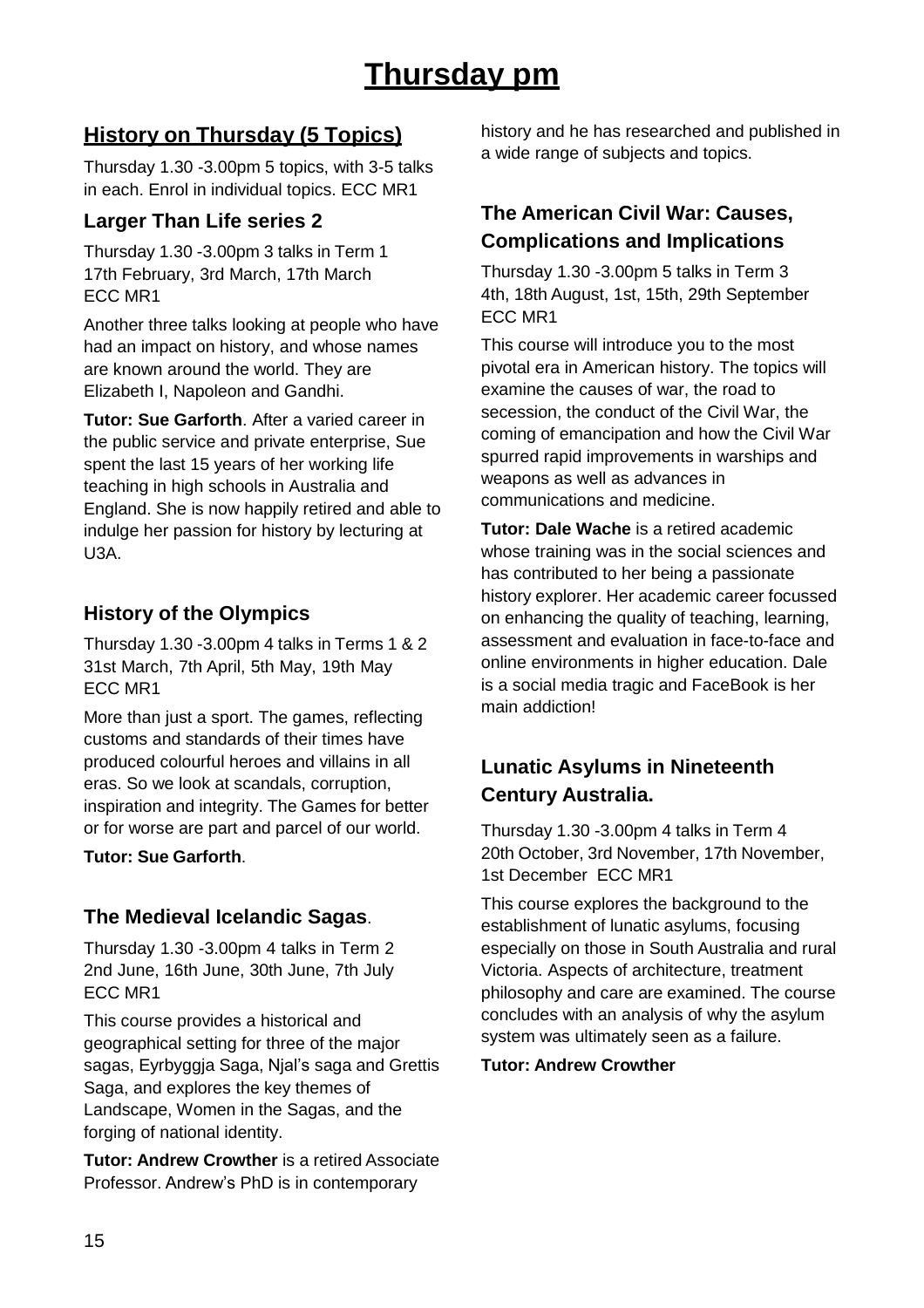### **Be Aware (2 Topics)** Enrol separately.

### **Online Scams**

Thursday 1.00 -2.30pm One-off 24th March ECC MR1

Does the online world seem daunting at times? Is it confusing to know what is "safe" online? We will break this topic down into some manageable pieces that will leave you knowing how to spot spams and scams, and become a whiz at creating safe passwords.

**Speaker: Kat Milner** is the Founder of Create Your Change, a small business that supports other small businesses. As a way of giving back to the community, Kat certified as a Digital Mentor through Be Connected, a government initiative dedicated to helping mature Australians become more comfortable and confident online. Kat taught herself over 90% of her computer skills, and understands how confusing and daunting it can be to use "smart" devices and the internet. "Kat excels at making you feel comfortable learning, and she makes the complex seem simple and easy."

## **Being Overcharged or Scammed? Let's fight back!**

Thursday 1.00 -2.30pm Two sessions 7th April, 14th April ECC MR2 Max 16

Have you ever been gob-smacked by a payment demand on an unsatisfactory job or similar? Fighting back can be really challenging.

In this two-part interactive course we will share our knowledge, skills and experience and be introduced to easily accessed professional resources.

Please bring notepaper and pen.

**Group Leader: Helen Johnston** Since 1972 Helen has lived in and raised a family in the local area. When teaching at Enfield High in the early 70's she came across teenagers who couldn't read or write. Since then she has studied and worked in the literacy field: firstly in schools, then TAFE and then universities.

### **Mah Jong for Non-Beginners**

Friday 10.00am -12.30 pm Weekly ECC MR1 Max 20

Mah Jong is a table game of three to four players and is played with a set of 144 special tiles. The game includes many interesting features of the old Chinese game but has been adapted to meet the demands of western players. Mah Jong sets are supplied.

**Tutor: Daniel Turner**, an avid Mah Jong player.

### **Friday Book Group**

Friday 11.00am–12.30pm Monthly 1st Friday Meets at Payinthi, Prospect Road Max 10

Read books and meet new people. This is an opportunity for enthusiastic readers to come together once a month to discuss a particular book. Books are chosen by the group from a range of sets available at the Prospect Library. Members do not need to purchase books.

**Group Leaders: Jenny Smith & Evelyn Neuwirth**, both avid readers and talkers

> By the way… all U3A Inner North participants are expected to comply with current Covid recommendations.

Thank you for your cooperation!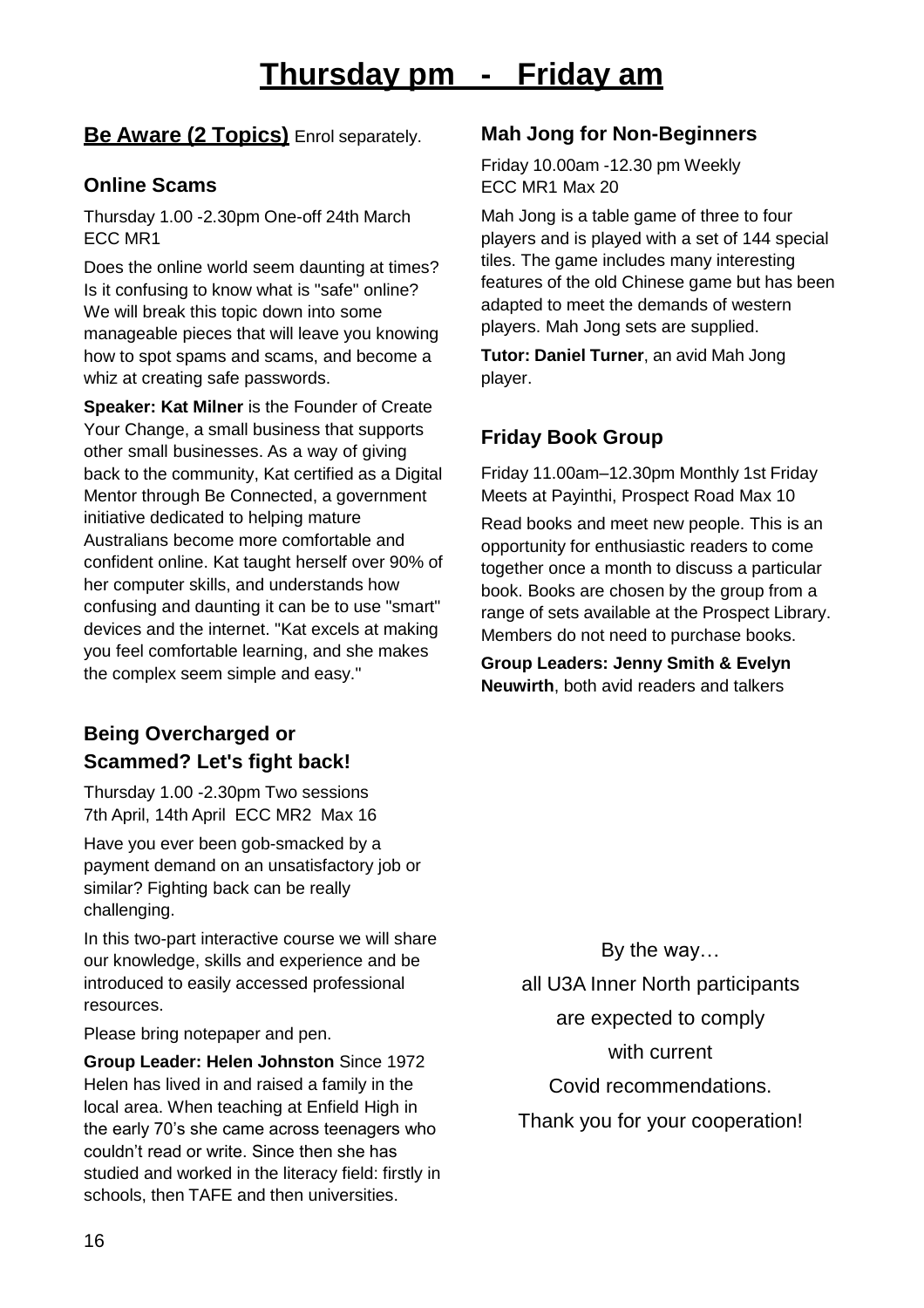# **Friday pm**

### **Canasta**

Friday 1.30 -3.30pm Fortnightly 1st, 3rd and 5th Friday ECC MR2

Classic Canasta Version. Other versions may be on offer depending on player numbers. The objective of the card game Canasta is to beat the opposing team (or opposing players) by scoring more points. Although many variations exist for two, three, five or six players, it is most commonly played by four in two partnerships with two standard decks of cards. If you have a Canasta pack of cards, please bring along to ensure we have enough packs. Beginners and those who already know how to play are welcome.

**Group Leader: Kristina Barnett**

### **Quiz Session 'On the Tip of my Tongue'**

Friday 1.30 -3.30pm Monthly 4th Friday ECC MR2

Stretch your brain at the monthly quiz sessions. Questions will be in 10 categories on a range of topics. There are no prizes, just the accolade for being able to remember the most that week!

Participants will be on tables of four persons. You can make up your own table or be placed on a table on your arrival at each session. The idea is to move around each session and meet lots of people!

**Group Leader**: Jenny Rossiter and her husband Neil have been doing "the Fifty Questions' in the Advertiser for many years. Averaging about 33 correct per week (most answered by Neil), Jenny felt she was probably better at being the organiser of a quiz session rather than a participant!

### **Tell Me What you Think**

Friday 1.30 -3.00pm Monthly 2nd Friday ECC MR2 Max 15

Tell Me What You Think is a current affairs discussion group for people who love to share their views about contemporary issues and

who want to hear what others also think. Topics are set by the group. Lively discussions always ensue! Recent topics discussed included: assisted dying, sex work, opening up with COVID, the submarine deal, aged care, assistance animals, the toxic male culture, over-population, should we feed wild birds, drug decriminalisation and therapeutic goods.

**Group Leader: David Kilner** has a background in social work and social policy development and is a keen student of current affairs.

### **Craft Beer and Berger Enthusiasts Group**

Friday 1.00 -3.00pm Monthly 1st Friday Various locations Max 10

Explore, analyse and appreciate the many varieties of craft beer and associated specialty bergers to be found around the inner north of Adelaide. Participants are encouraged to share their knowledge of berger and beer making. The group will meet monthly, on Fridays, at various locations that will be decided prior to the day. On enrolment, participants will be informed of the location of the first session. This is a men's only group.

Members pay for their own drinks. It is expected that each participant will act responsibly in regards to drinking and driving.

#### **Group Leader: Jeff Standfield**

### **Classical Music Appreciation**

Friday 1.00 -2.30pm Monthly 2nd Friday Meeting in the home. Max 7

Listening, discussing and learning together, the group will meet in the group leader's home to share CDs and online music and share a mutual love of music. Outings to concerts might be scheduled.

**Group Leader: Jude Hennig** has always appreciated classical music and the enjoyment of sharing with others.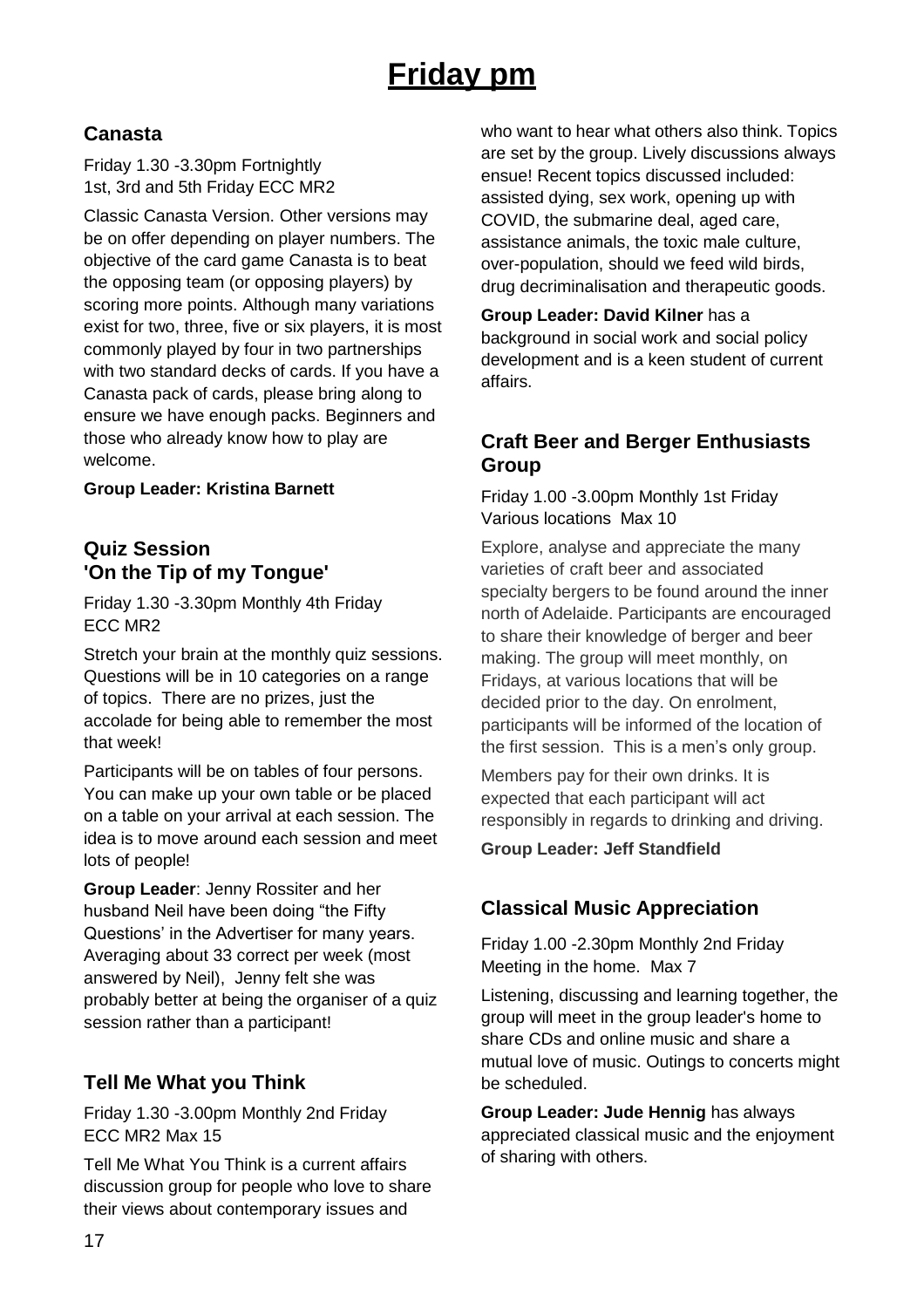# **Out and About**

If you cannot attend a scheduled Out and About Activity, please contact the group leader direct, or the **U3A contact Janet Bradshaw.**

### **David Roche Foundation**

Wednesday February 23rd, 10.00am Max 10

A guided tour of David Roche's home Fermoy House, on Melbourne Street, North Adelaide and access after the tour to the current exhibition in the adjoining gallery wing.

David J Roche AM (1930–2013), a collector for almost sixty years, spent his lifetime developing what has become The David Roche Collection. The collection, which spans the eighteenth and nineteenth centuries and includes European furniture, ceramics, metal ware, clocks and paintings, is remarkable in its quality and range. It contains many luxury works by leading designers displaying exquisite workmanship, as well as the quirky and playful.

Meet at 241 Melbourne Street by 9.55am. Duration 1 hour 20 minutes Fee \$20 (conc \$17)

**U3A contact: Janet Bradshaw**

### **Port Willunga Excursion Full Day**

Wednesday March 23rd, 10.30am Max 20

Discover the geological history of Port Willunga beach and cliffs.

The layered cliffs behind Port Willunga beach clearly reveal the succession of rising and falling sea levels over the past 50 million years. No previous knowledge of geology is required to understand these changes.

This is an easy walk along the beach with a gentle climb up the cliff path and back to the cars at the end. Bring a walking pole if you think you need one, a picnic lunch and some water. Come dressed for the likely weather on the day with sun hat and flat, lace-up shoes (no thongs). The excursion will be postponed if inclement weather is forecast. Please bring a clipboard, a pencil and an eraser.

Meet for car-pooling at 9.00am in the car park of Enfield Community Centre, or at 10.30am by the restaurant at Port Willunga beach. Return to the Community Centre by 4.00pm.

**Group Leader: Cynthia Pyle** taught high school geology for many years. She runs a Geology course at Tea Tree Gully U3A and is on the excursion committee of the Field Geology Club.

## **Heritage Walking Tour of Port Adelaide**

Monday April 11th, 10.30am Max 15

Join Angy Henn on a leisurely walking tour of the State Heritage area of Port Adelaide. Angy grew up in Port Adelaide and will provide a wonderful insider view of the Port.

Grand, imposing buildings line the streets, with most of them erected during Port Adelaide's seminal years in the mid and late 1800s. At the time, it was the principal gateway to the colony for immigrants and provisions, and functioned as a shipping, transport and industrial hub.

Group to meet outside of the Visitor Information Centre, 66 Commercial Rd (near the red Port Adelaide lighthouse) at 10.30, the tour will start and finish at this location.

Duration 2 hours Option to have lunch at the Lighthouse Wharf Hotel (at your own expense)

**Group Leader: Angy Henn**

#### Please remember…

Before each activity the group leader or U3A contact person will give you their contact details.

Please make sure you have this with you on the day, to make meeting up as smooth as possible.

It is particularly important to let the group leader know if you cannot attend an Out and About activity.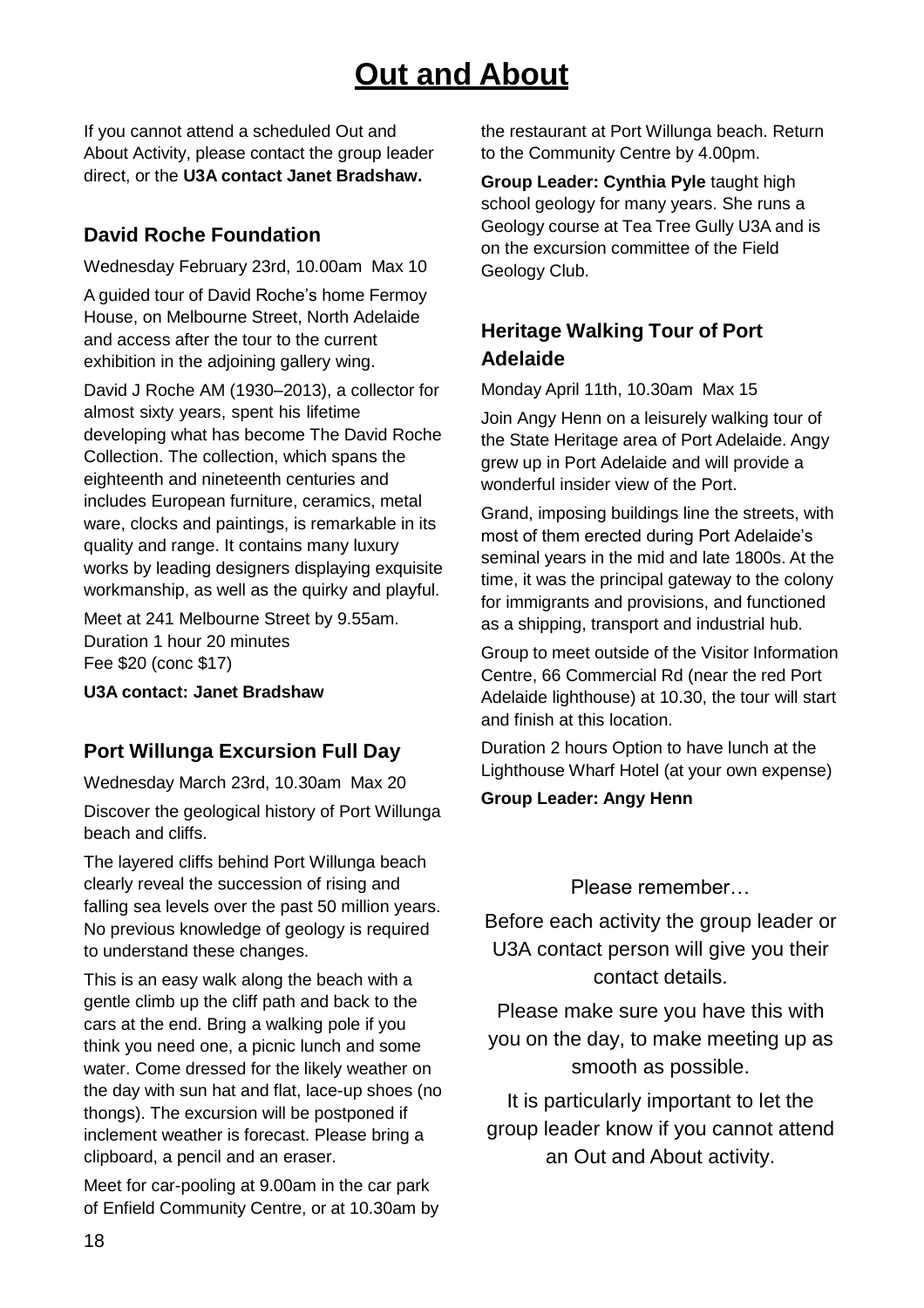## **Bushwalking with a Twist - Highbury Aqueduct Trail**

Monday May 2nd, 8:15 for 8.30am start Max 20 This walk, along the recently created Highbury Aqueduct Trail, will have a historical slant, a bit of adventure and good vistas. It is an easy to moderate walk. Participants will need a reasonable level of fitness and be able to walk on uneven paths. Come dressed for the likely weather on the day and carry at least 1l of drinking water. You will need sturdy flat lace-up shoes that are suitable for gravel paths. The excursion will be postponed if the weather forecast on the day is 25 degrees or above.

Participants to meet: Wicks Estate gates on Mulberry Drive (near roundabout with Nursery Rd/Majestic Grove), Highbury

Duration: 2 - 2.5 hours Walk distance: 9km

**Group Leader: Iwona Pattison** is a keen bushwalker. She has recently completed the 1200km Heysen Trail. She has done the walk a number of times.

## **Bushwalking with a Twist - Anstey Hill Recreation Park and Crystal Quarry**

Monday May 30th 8:15 for 8.30am start Max 15 The walk, in Anstey Hill Recreation Park and Crystal Quarry, will have a historical/geological slant, adventure and good vistas. This is a moderate to hard walk. Participants will need a good level of fitness and be able to walk the distance on rocky and gravel paths and climb up and down hills. Come dressed for the likely weather on the day and carry at least 1.5l of drinking water and a snack. You will need sturdy flat lace-up shoes with thick soles that have a good grip. The excursion will be postponed if the weather forecast on the day is 25 degrees or above.

Meet gate 9, Anstey Hill Recreation Park (Lower North East Road) Duration: 2.5 - 3 hours Walk distance: 10.5km

**Group Leader: Iwona Pattison**

### **West Terrace Cemetery Tour - Trailblazing Women**

Wednesday June 15th, 10.30am Max 15 The Trailblazing Women interpretive trail through the West Terrace Cemetery will highlight the personal trials and inspirational achievements of some of South Australia's leading ladies. These strong, resourceful women left their mark on South Australia and beyond, helping shape our society and culture from the beginning of colonisation.

Limited parking available onsite or nearby Sturt Street and Wylde Road. Entry via main entrance directly opposite Sturt Street.

Meet inside the cemetery main entrance at 10.30, sturdy enclosed shoes are essential.

Duration 1.5-2 hours.

**Group Leader: Linda Christy**

## **Tour of Repatriation General Hospital Museum**

Monday July 4th, 12.00 noon Max 10

A guided tour of this entirely volunteer-run museum displaying a wealth of memorabilia relating to the hospital's history as well as both world wars and other major conflicts.

There is a display of heritage medical equipment relating to the hospital's history as well as items used and made by returned soldiers undergoing occupational therapy. The collection also includes memorabilia from various theatres of war such as uniforms, medals, documentation, photographs, souvenirs and trench art. In particular, there are several pieces connected to Prisoners of War including from the Thailand Burma railway and Changi Prison.

Entry is free but a donation is appreciated.

Location within the Repatriation Hospital complex. Entry Gate 8 Goodwood Road. A map of the hospital highlighting entry point and location of the public car park area will be provided prior to the activity. Duration: 1 hour

**U3A contact: Janet Bradshaw**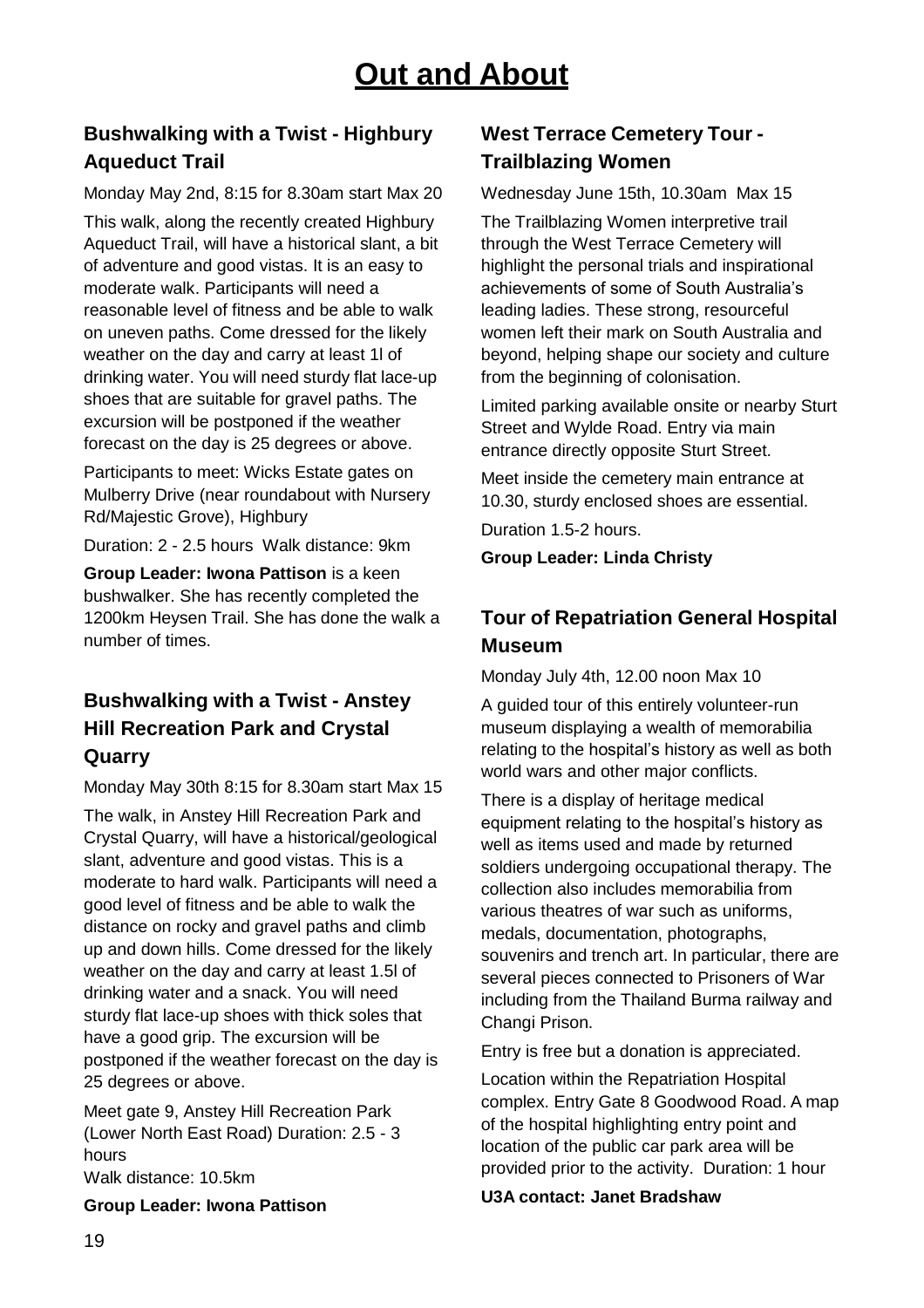# **Out and About**

### **Tour of Parliament House**

August: (Date and details TBC) Max 20**U3A contact: Janet Bradshaw**

### **Tonsley Innovation Precinct Tour**

Wednesday September 28th, 11am Max 30 A walking tour of Tonsley to hear about the history of the area from indigenous days to modern times. Learn about its mixed-use precinct design, supporting businesses wanting to innovate, grow, go global and move up the value chain. Learn about how Tonsley Innovation District is bringing together Australia's smartest businesses with residential and community living. The tour takes 60 -90 minutes and is all on flat ground.

Meet at carpark of Southern Bar and Bistro 1303 South Road, St Marys at 11.00am. Carpark is off Brookman Ave. Lunch afterwards at the Bistro is a suggested option.

Group Leader: Jane Esman is a volunteer tour guide with the City of Marion and a resident of the Tonsley Village residential complex.

**U3A contact: Janet Bradshaw**

### **North Road Cemetery Tour**

Monday September 12th, 10.30am Max 15 Join Angy Henn on a leisurely walking tour of North Road Cemetery. The cemetery is 7.3 hectares (18 acres) in size and has over 10,000 graves and over 24,600 burials since itsfoundation in 1853. It is maintained by the Anglican Diocese of Adelaide. There are many notable interments including Daisy Bates, Sir Ross and Keith Smith, 10 Supreme Court judges and William Magarey of Magarey Medalfame.

Meet at 1A Cemetery Avenue, Nailsworth (off Main North Road) at 10.30

Duration 2.0 hours Option to have lunch at theWindmill Hotel (at your own expense)

#### **Group Leader: Angy Henn**

### **Morialta Geological Ramble**

Monday October 17th, 2.00pm Max 20

Discover some of the geological features of Morialta Conservation park. This is a gentle upand-downhill walk of about 5km return.

The walk will be from the Stradbroke Road car park up to the First Falls. There will be many stops along the way to look at features of the different rock types along the route. Learn about the ways in which the different rock types were formed and affect the shape of the valley as well as the surrounding vegetation. No previous knowledge of geology is needed to enable you to understand these features.

Bring a walking pole if you think you need one, and some water. Come dressed for the likely weather on the day with sun hat and flat, laceup shoes that are suitable for a gravel track. Please bring a clipboard, a pencil and an eraser.

The excursion will be postponed if inclement weather is forecast.

Meet for car-pooling at 1.30pm in the car park of Enfield Community Centre, or arrange to meet at 2pm in the Stradbroke Road carpark.

Duration: 2-3 hours.

**Group Leader: Cynthia Pyle** taught high school Geology for many years. She runs a geology course at Tea Tree Gully U3A and is on the excursion committee of the Field Geology Club.

## **North Adelaide Walking Tour**

Monday October 31st, 10.30am Max 13

Join Angy Henn on a leisurely 2.0km historical walking tour through parts of North Adelaide.

North Adelaide is a treasure trove of historic cultural and architectural significance. This trail features Montefiore Hill, Brougham Place and Palmer Place which are well known for their large mansions including Christ Church and Bishops Court which date from the early 1850s. Look out for the blue plaques which mark many heritage buildings.

Meet at Wellington Square at 10.30, the tour will start and finish at this location.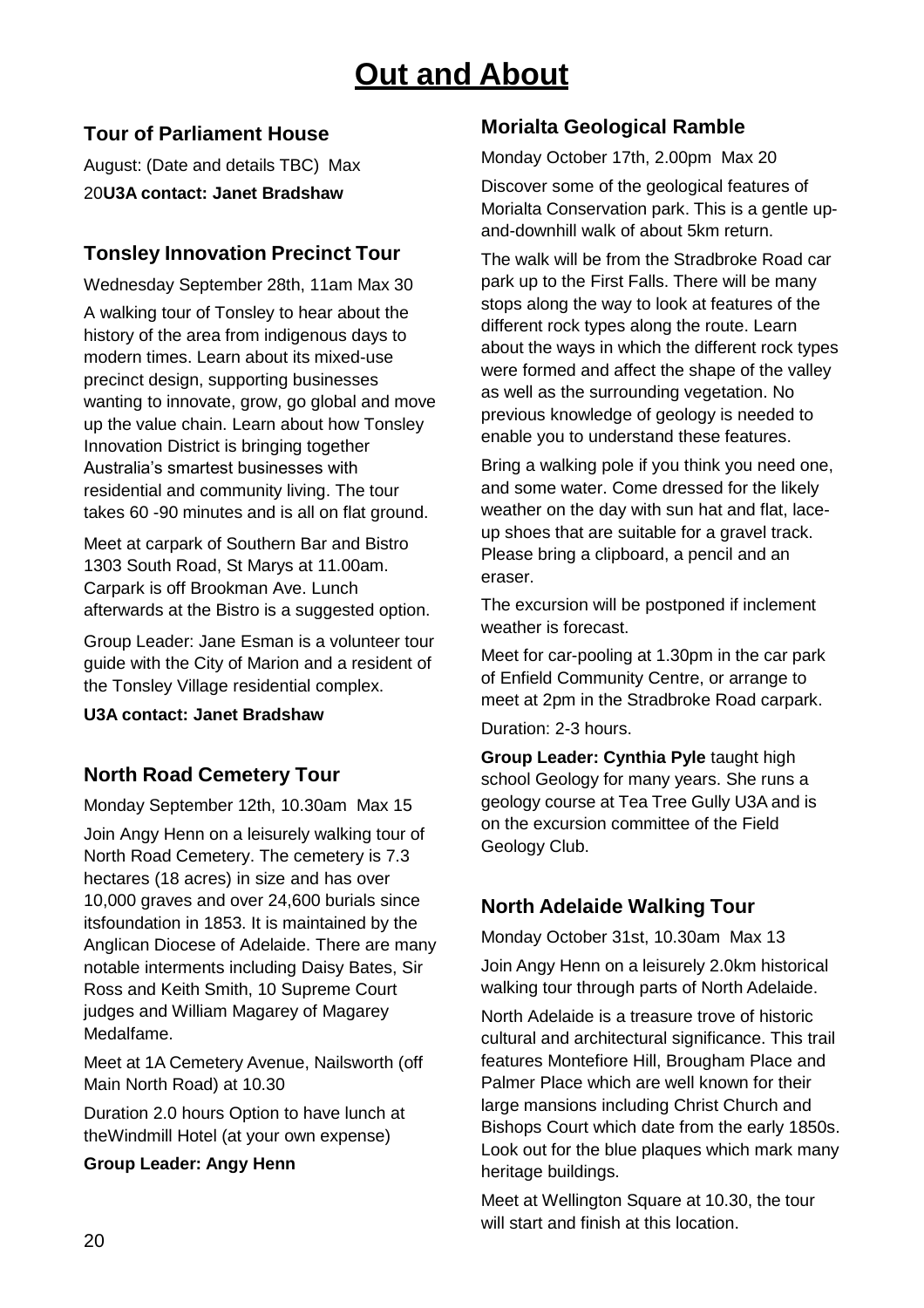# **Out and About**

Duration 2 hours Option to have lunch at theWellington Hotel (at your own expense)

#### **Group Leader: Angy Henn**

### **University of Adelaide Campus Tour**

Monday, 7th November, 10.30am Max 16 Join Daniel Turner on a tour of the public areas of The University Adelaide. He will take you through the various faculty areas, common areas and look at the various art work on Campus. He will tell you some interesting and novel stories about the various buildings and installations on campus.The tour should last around 90 minutes and finish up at one of the cafes on site for a cuppa or a cool drink depending on the weather.

Participants meet at the front of the Art Gallery on North Terrace at 10.30am.

**Group Leader: Daniel Turner** worked at the University for almost 18 years and conducted tours as part of his role, so is able to provide a great insider view of the campus.

### **Houghton Cemetery Tour**

Monday November 14th, 10.00am Max 15

The graves here represent the ordinary folk who pioneered white settlement in the Adelaide Hills.

This is a personal look at family graves and the connections between them as discovered in recent family history research. Hopefully it gives a glimpse of early Adelaide life.

Meet at Houghton Cemetery 10.00am or arrange to meet at ECC to car pool 9.15am.

**Group Leader: Jo Kemp**

## **Reminders:**

If you cannot attend a class, or a session or activity in which you are enrolled, please contact your tutor or group leader to let them know.

Some classes are full and have waitlists for enrolment. If you are no longer able to continue, let your tutor know.

All our tutors and the management group are unpaid volunteers and we are always looking for more helpers.

For all general enquiries contact [admin@u3ainnernorth.org.au](mailto:admin@u3ainnernorth.org.au)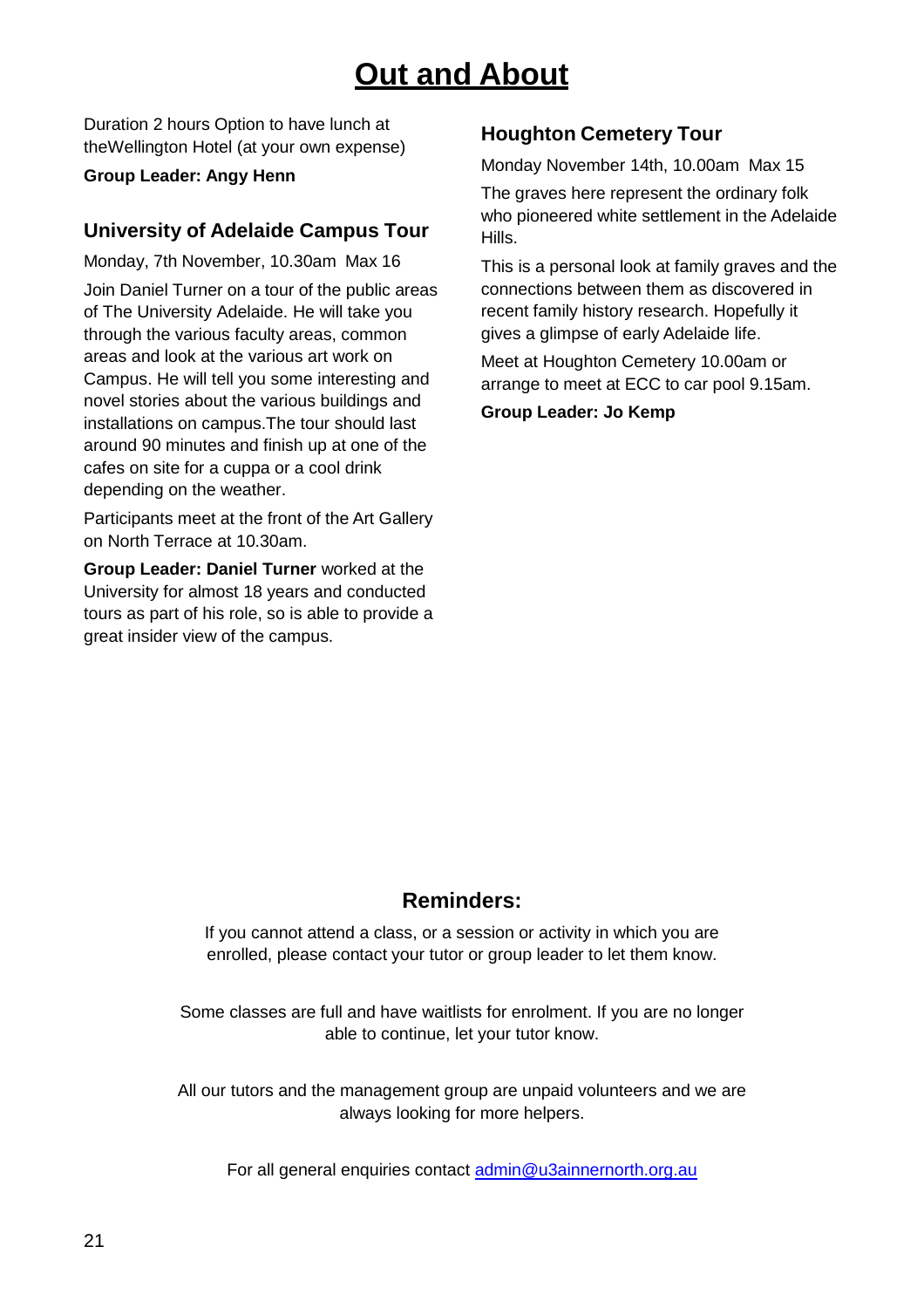# **Information**

You can register new membership or renew and pay online at any time. Full membership costs \$45 for the year. (Affiliate membership \$30)

New members will be given a member ID and a password. When your payment has been processed you will be sent an email of confirmation. Our database will not permit you to enrol until payment is processed and you have received your confirmation email.

**Monday 3rd January 2022** - Online enrolments open

**Thursday 27th January** 10.00 -11.30am at ECC in MR2 - Open Day for in person enrolment

**Friday** 10.00 -11.00am, ECC, MR1 During term times register, pay and enrol in MR1

#### **U3A Dates for 2022**

- Term 1: Monday 7th February Thursday 14th April
- Term 2: Monday 2nd May Friday 8th July
- Term 3: Monday 25th July Friday 30th September
- Term 4: Monday 17th October Friday 9th December

Activities will run for 10 weeks in Terms 1-3 and for 8 weeks in Term 4 unless otherwise stated.

# **Mid Year Social Thursday 21st July AGM Thursday 13th October End of Year Celebration Thursday 15th December**

For up to date information please see our website [www.u3ainnernorth.org.au](http://www.u3ainnernorth.org.au/)

Most, but not all classes, are held at **Enfield Community Centre, (ECC) 540 Regency Road, Enfield**

or

**Payinthi, 128 Prospect Road, Prospect**

For all enquiries contact [admin@u3ainnernorth.org.au](mailto:admin@u3ainnernorth.org.au) Ph 0410 434 048 (messages only)